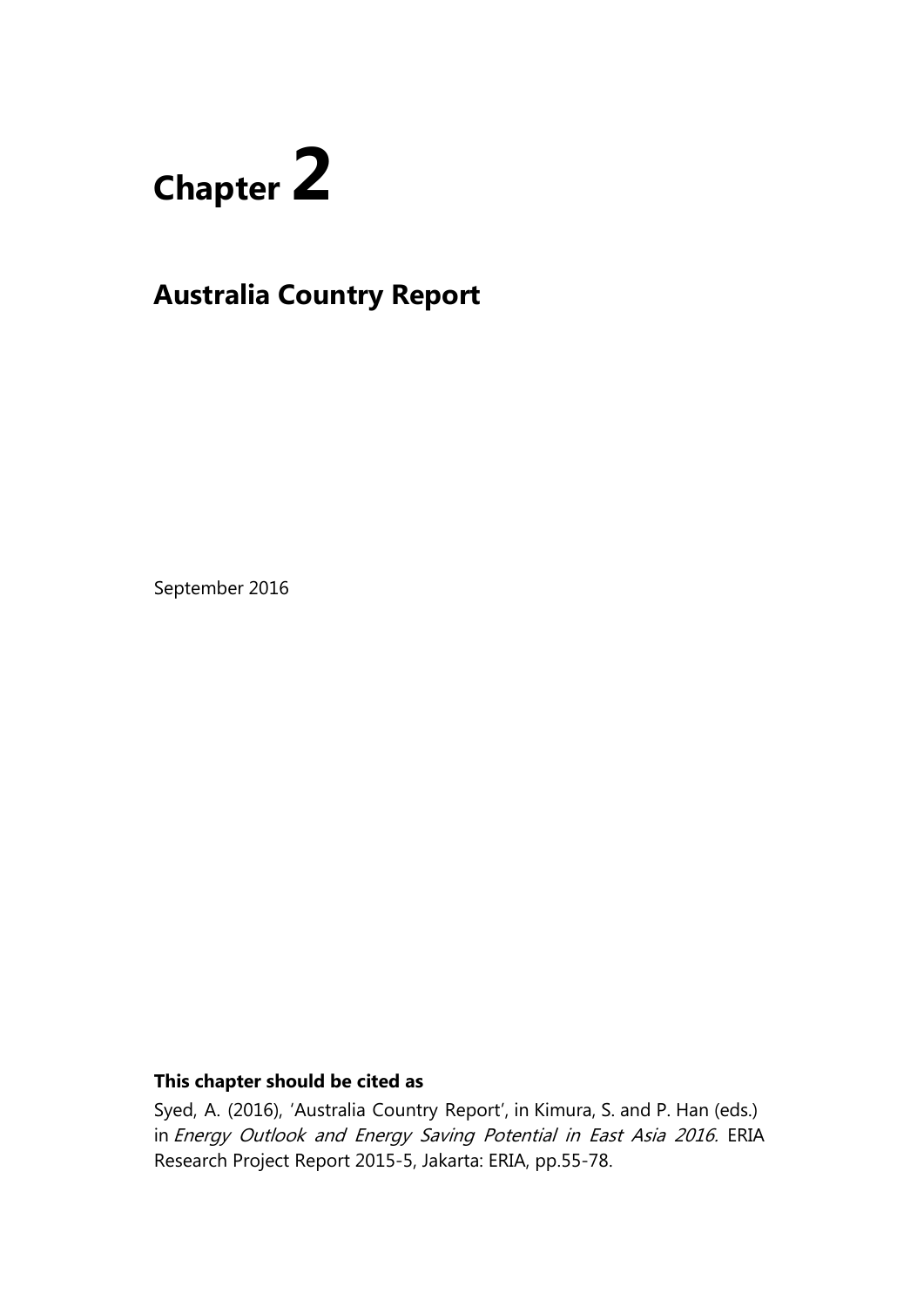# Chapter 2

# Australia Country Report

**ARIF SYED**, RESEARCH AND ANALYSIS PROGRAM, OFFICE OF THE CHIEF ECONOMIST, DEPARTMENT OF INDUSTRY AND SCIENCE, AUSTRALIA

## **Executive Summary**

ustralian energy projections were derived using the *E4cast* model, a dynamic partial equilibrium model of the Australian energy sector. The E4cast modelling framework incorporates domestic as well as international trade in energy sources. It provides a complete treatment of the Australian energy sector, representing energy production, trade, and consumption at a detailed level. As a result, the model can be used to produce a full range of results, including Australian energy balance tables. A

Key results in the latest Australian energy projections worth highlighting and reported in this paper are in terms of energy supply and demand. In the policy scenario, electricity generation is projected to grow by 30 percent over the period (0.08 percent per year) to total 332 terawatt-hours (TWh) in 2050. Coal's share of this production is projected to remain at 64 percent in 2050, whereas the share of gas declines to 14 percent, from the current 19 percent, due to the assumed rising gas prices over the projection period. About one-fifth of Australia's electricity is projected to be generated from renewable sources by 2049–2050.

Primary energy supply is projected to grow by 42 percent, at an annual average rate of growth of 1 percent. This compares with average annual growth in primary energy supply in Australia of 1.5 percent per year recorded from 2001–2002 to 2011–2012.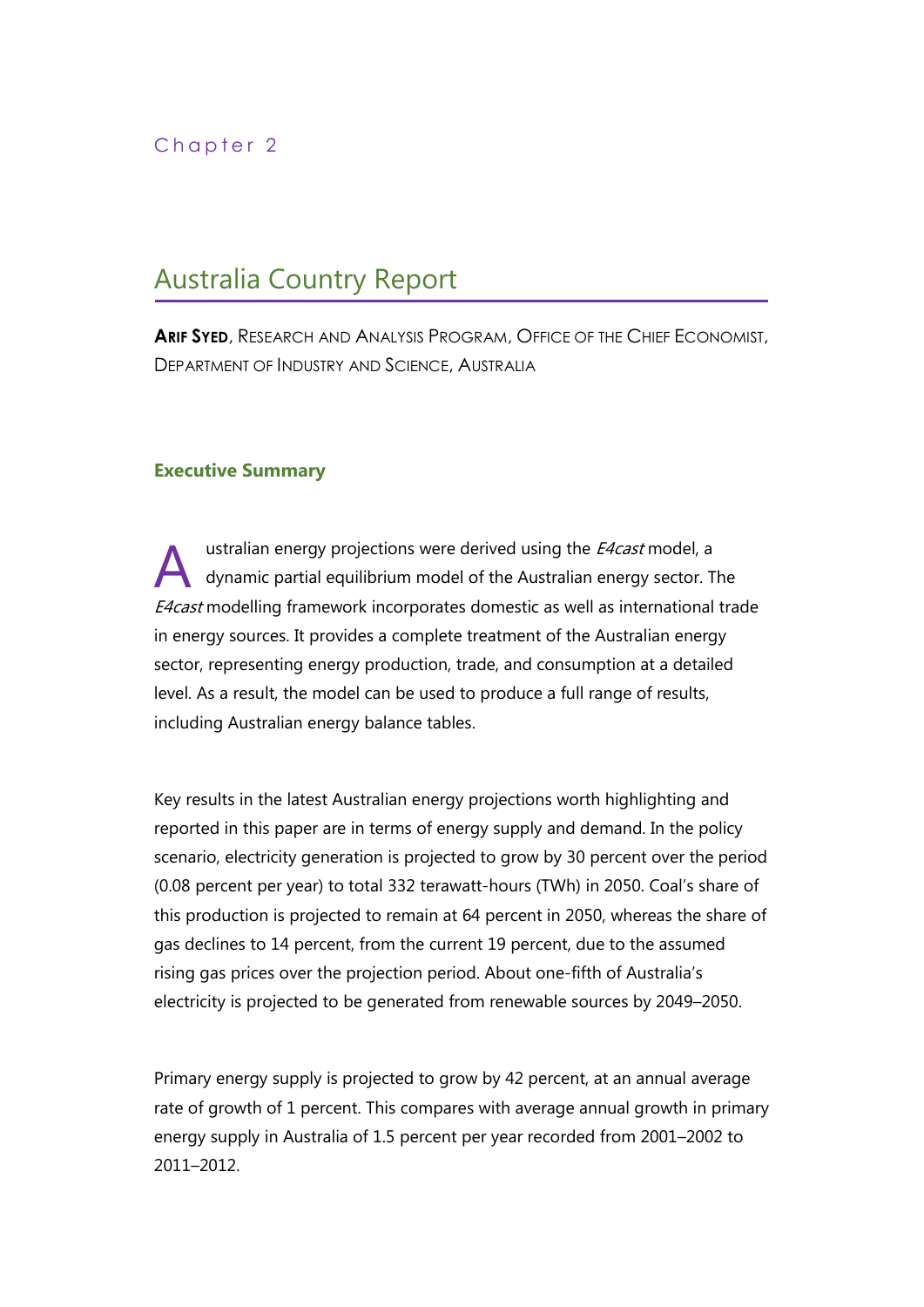The projections include existing government policies, including the Renewable Energy Target (RET) and the repeal of carbon pricing ('no carbon pricing' has been included). They also incorporate the latest estimates of electricity generation technology costs from the Australian Energy Technology Assessment (Syed, 2013).

The Business-as-Usual scenario (BAU) has not been included, since the projections represent the Australian Government's official estimates of energy consumption and production to 2050 in light of present and known future energy policies.

## **1. Introduction**

### **1.1. Historical Australian Energy Context**

#### **1.1.1. Energy resources**

Australia is endowed with abundant, high-quality and diverse energy resources (Map 2-1). Australia has around 34 percent of the world's uranium resources, 14 percent of the world's black coal resources, and almost 2 percent of world gas resources. It has only a small proportion of the world's crude oil resources. Australia also has large, widely distributed wind, solar, geothermal, hydroelectricity, ocean energy, and bioenergy resources.

Geoscience Australia and the Bureau of Resources and Energy Economics (BREE) published the Australian Energy Resource Assessment (AERA) in June 2014 (Geoscience Australia and BREE, 2014), which has informed the present section of this report. Australia's energy resources are a key contributor to Australia's economic prosperity. It is estimated that total demonstrated non-renewable energy resources, except oil, have increased since 2010.

Australia's diverse energy resource base includes substantial coal resources that support domestic consumption and sizeable energy exports around the world.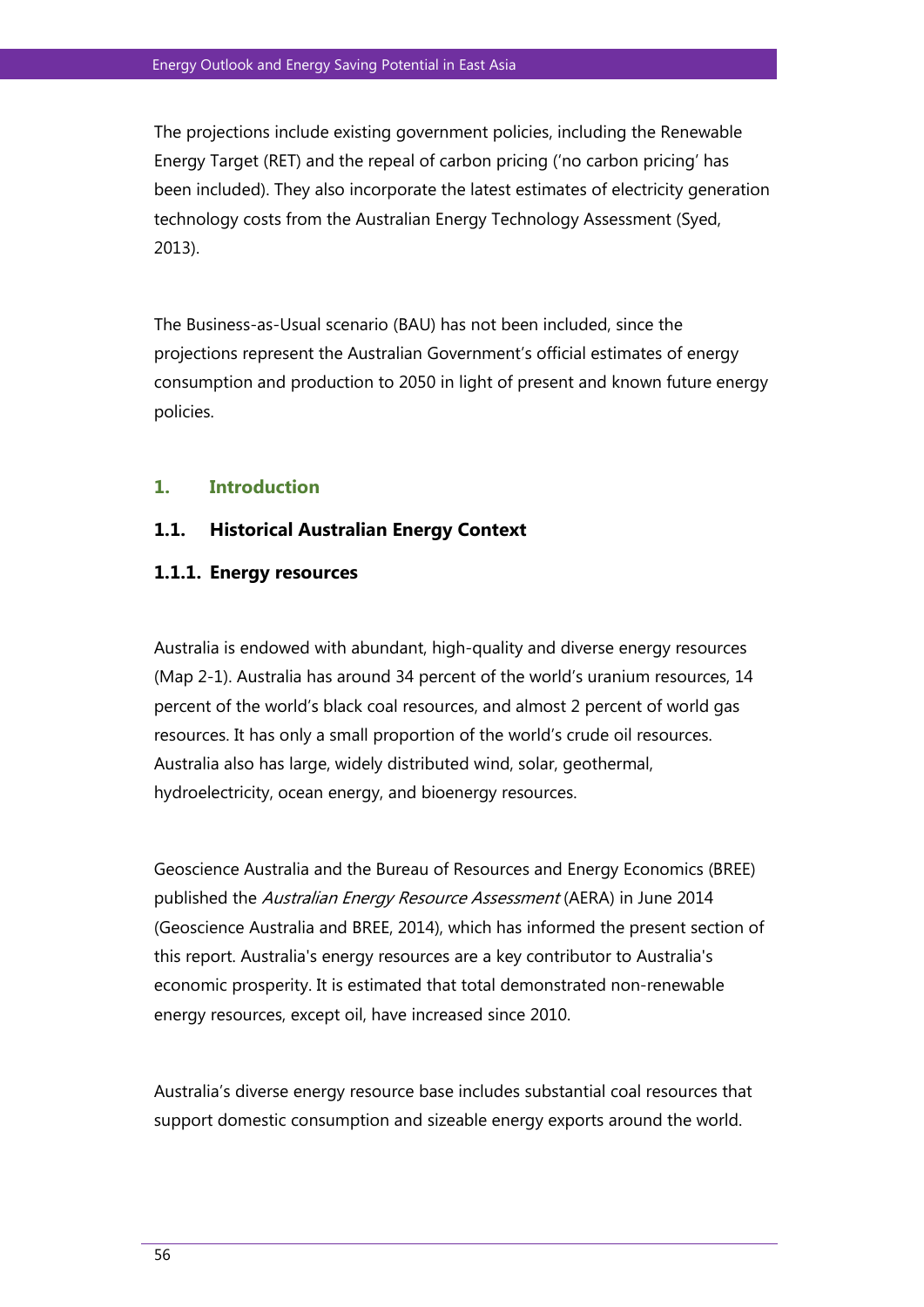Australia is endowed with renewable energy resources (wind, solar, geothermal, ocean, and bioenergy). Wind and solar energy resources are being increasingly exploited, whereas geothermal and ocean energy remain largely undeveloped.

Since uranium is not consumed domestically, it is not included in the energy balance projections presented in the following text. In this section, uranium is included in production and exports to provide a historical description of Australian energy. Therefore, the numbers in this section are not strictly comparable to the numbers in the following sections that exclude uranium.



**Map 2-1. Distribution of Australia's Energy Resources**

Source: Geoscience Australia and BREE (2014).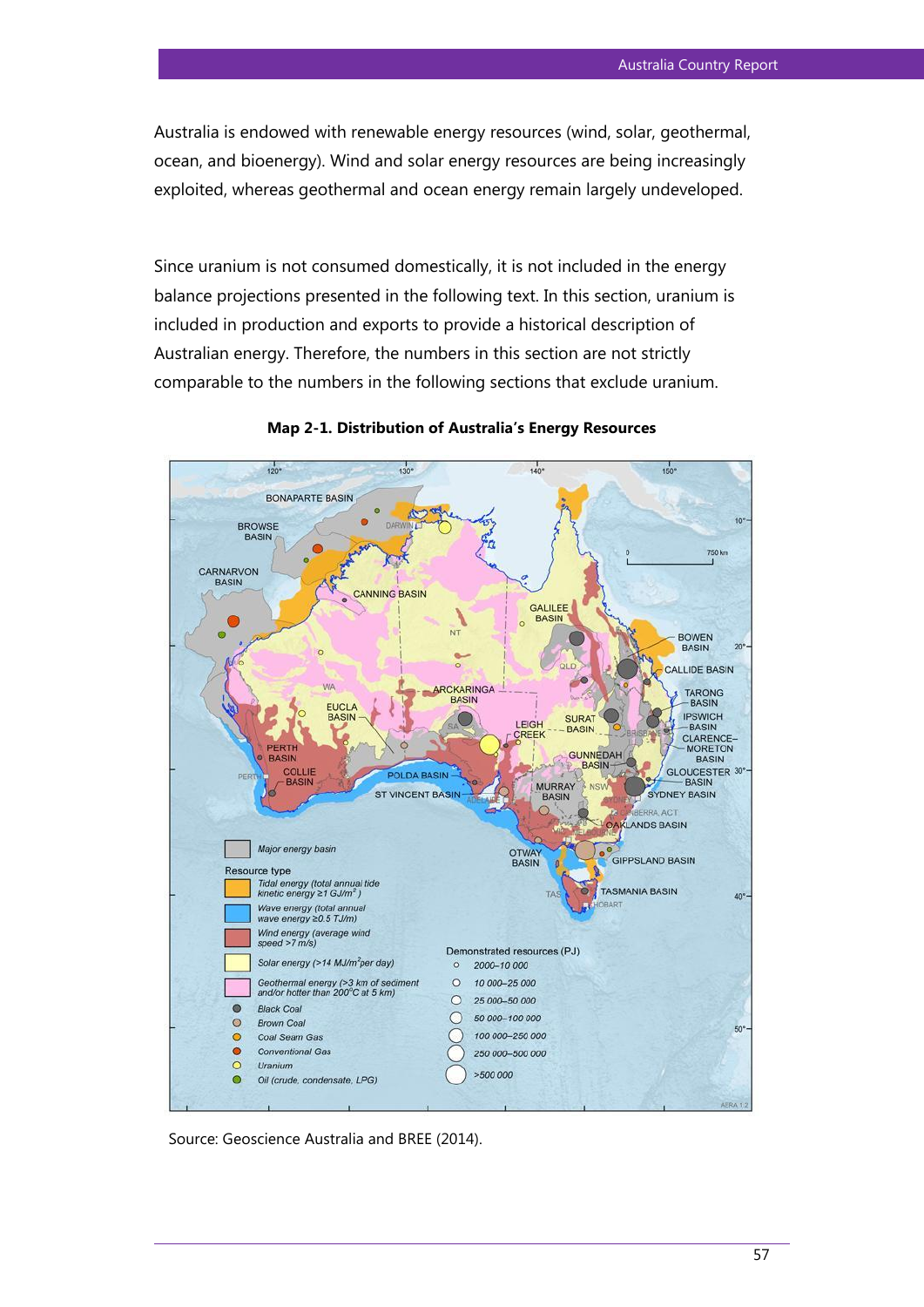### **1.1.2. Energy consumption**

Primary energy supply measures the total amount of energy used within the Australian economy. It is the total of the consumption of each fuel in both the conversion and end-use sectors. Over the past 3 decades, growth in energy consumption has generally remained below the rate of economic growth. This indicates a longer-term decline in the ratio of primary energy use to gross domestic product (GDP), or energy intensity (Figure 2-1) in the Australian economy. This can be attributed to two key factors: improvements in energy efficiency associated with technological advancement; and a shift in industry structure towards less energy-intensive sectors such as the commercial and services sectors.





Source: BREE (2014a), Table B.

In 2012–2013, black and brown coal together accounted for 33 percent of total energy consumption, its lowest share since the early 1970s. Coal consumption fell by 6 percent in 2012–2013, underpinned by falling coal use in the electricity generation and iron and steel sectors.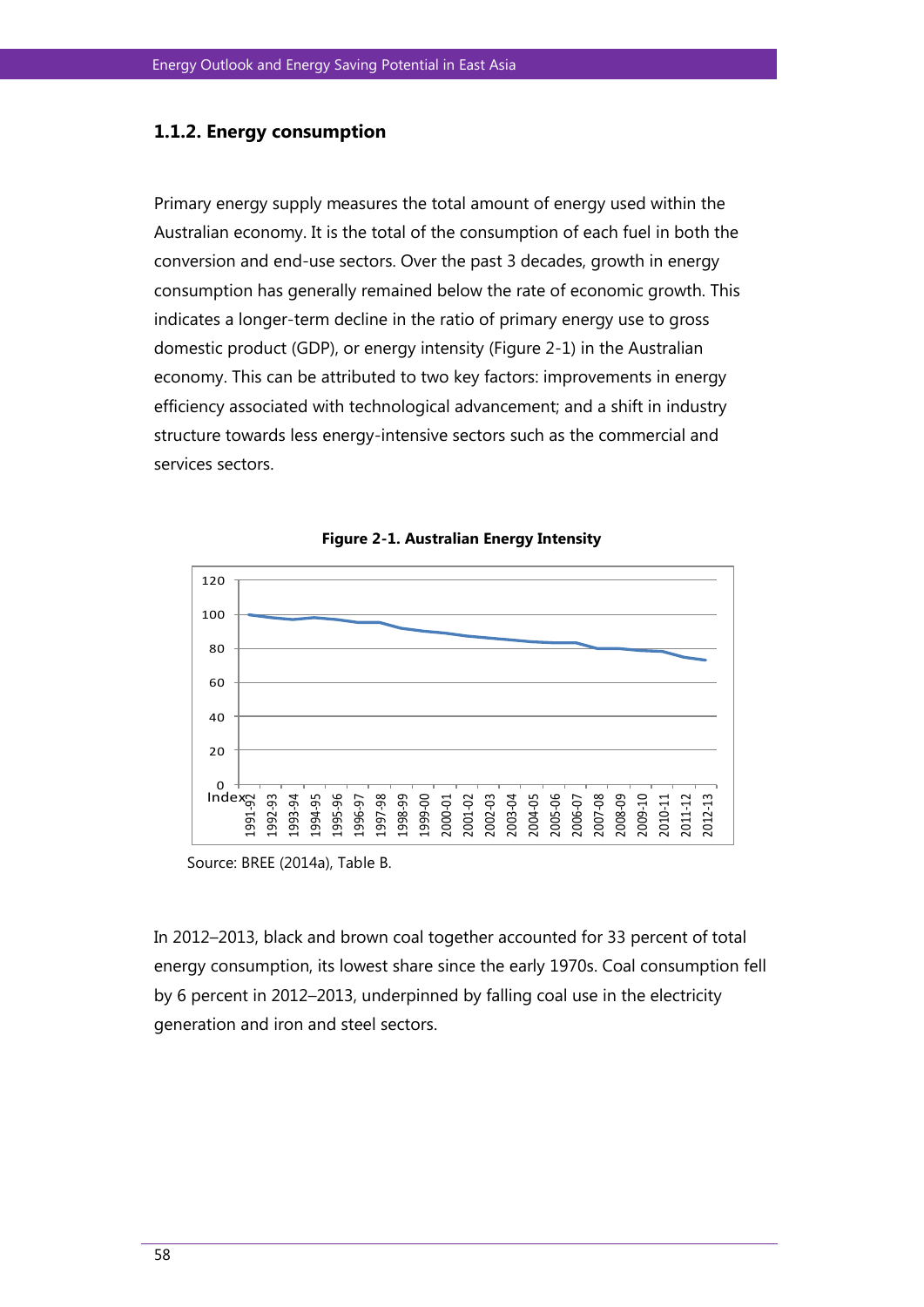

**Figure 2-2. Australian Energy Consumption by Fuel Type**

The share of natural gas in Australia's energy mix has increased in recent years, supported by greater uptake in the electricity generation sector and growth in industrial use, particularly in the non-ferrous metals sector. Gas consumption rose by 2 percent in 2012–2013, supported by an expansion in alumina output and additional gas-fired electricity generation capacity.

Hydro energy has been another significant contributor to energy consumption in Australia, with other renewables (solar, wind, and bioenergy) representing a much lower proportion of the total primary energy supply.

### **1.1.3. Energy production**

Energy production is defined as the total amount of primary energy produced in the Australian economy, as measured before consumption or transformation. Australia is the world's ninth largest energy producer, accounting for around 2.4 percent of the world's energy production (IEA, 2012). The main fuels produced in Australia are coal, uranium, and gas (Figure 2-3).

Although Australia produces uranium, it is not consumed domestically and all output is exported. Coal accounted for around 59.3 percent of total energy

Source: BREE (2014a), Table C.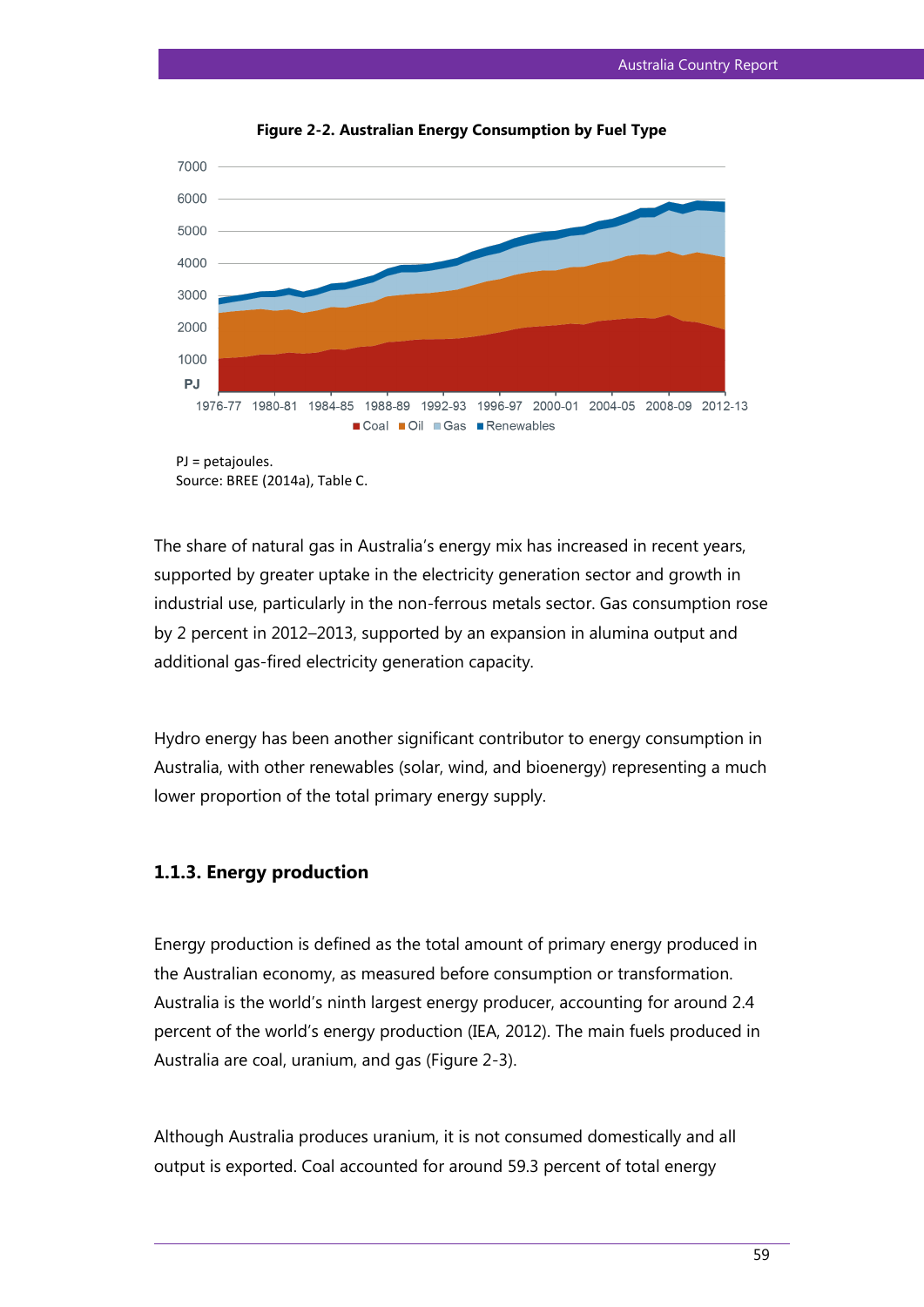production in energy content terms in 2012–2013, followed by uranium (22 percent) and gas (12.7 percent). Crude oil, condensate, and naturally occurring liquefied petroleum gas (LPG) represented 4.6 percent of total energy production in that year, and renewable energy the remaining 1.7 percent.

Australian production of renewable energy is dominated by bagasse, wood and wood waste, and hydroelectricity, which together accounted for around 80 percent of renewable energy production in 2012–2013. Wind and solar energy accounted for the remainder of Australia's renewable energy production, and their production has been increasing strongly.



**Figure 2-3. Australian Energy Production, by Fuel Type**

PJ = petajoules; LPG = liquefied petroleum gas. Source: BREE (2014a), Table J.

## **1.1.4. Electricity generation**

Electricity generation grew at an average annual rate of 3.5 percent per year from 1991–1992 to 2001–2002. However, there has been a gradual decline in generation over the past few years (Figure 2-4). It decreased from 253 TWh (around 911 petajoules) in 2010–2011 to 249 TWh (897 petajoules) in 2012–2013. Electricity generation grew at an average rate of 1.2 percent from 2002–2003 to 2012–2013 (Figure 2-4).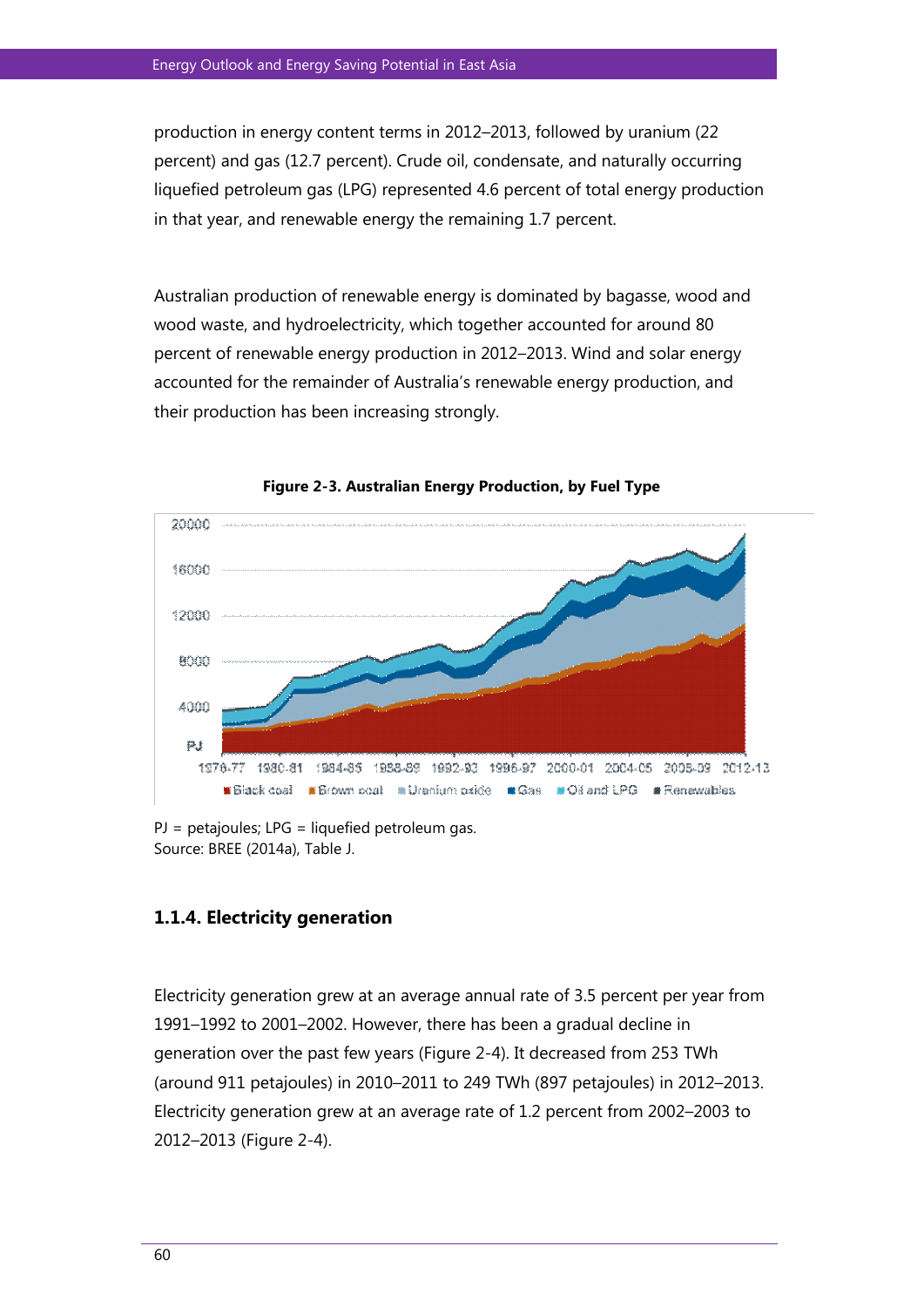Coal continues to be the major fuel source for electricity generation, although its share in total production fell from 77 percent in 2003–2004 to around 66 percent in 2012–2013. In contrast, natural gas-fired generation continued to rise in 2012– 2013, supported by new capacity coming on line in Victoria.



**Figure 2-4. Australian Electricity Generation by Fuel Type** 

```
GWh = gigawatt-hour. 
Source: BREE (2014a), Table O.
```
The share of renewables in Australian electricity generation rose from approximately 8 percent in 2003–2004 to about 13 percent in 2012–2013.

### **1.1.5. Energy trade**

Australia's energy exports grew by 14 percent in 2012–2013 in energy content terms, to reach 15,504 petajoules, which is equal to around 80 percent of total energy production. This strong growth was led by Australia's three largest energy exports: black coal, uranium oxide, and liquefied natural gas (LNG) (Figure 2-5).

Total export earnings for mineral and energy commodities for 2013–2014 are forecast to be around US\$196 billion, supported by robust growth in both mineral and energy commodity export volumes. These predictions are in spite of tighter international commodity market conditions and lower margins for domestic producers.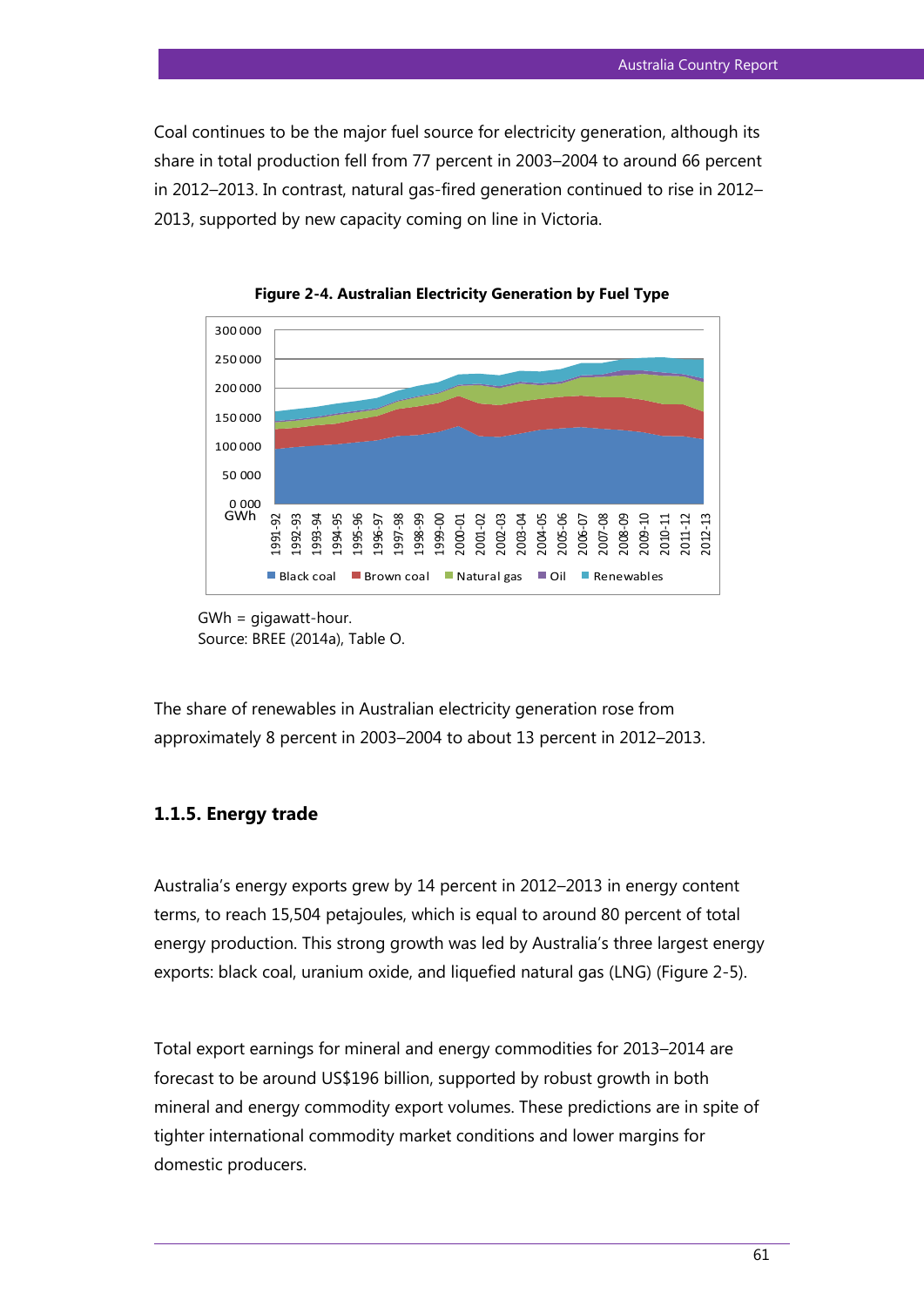



In 2013–2014, LNG exports reached 1,303 petajoules (around 23.9 million tons). Over the past decade, two new LNG trains built at NWS (in 2004 and 2008), and the start-up of Darwin LNG in 2006 and Pluto in 2012 have been responsible for sustained LNG export growth of 13 percent per year (BREE, 2014b). Australia is a net importer of liquid hydrocarbons, including crude oil and most petroleum products.

## **1.1.6. Energy policy**

Energy related policy responsibilities are shared across the different levels of government in Australia. Much of Australia's energy policy is developed and implemented through cooperative action between the Australian and state and territory governments.

The government has prioritised a new Energy White Paper to address the challenges facing Australia's energy sector and to provide industry and consumers with certainty in government policy.

The Energy White Paper articulates a coherent and integrated national energy policy, addressing the issues of reliable and competitively priced energy supply,

 $PI = petajoules; LPG = liquid.$ Source: BREE (2014a), Table J.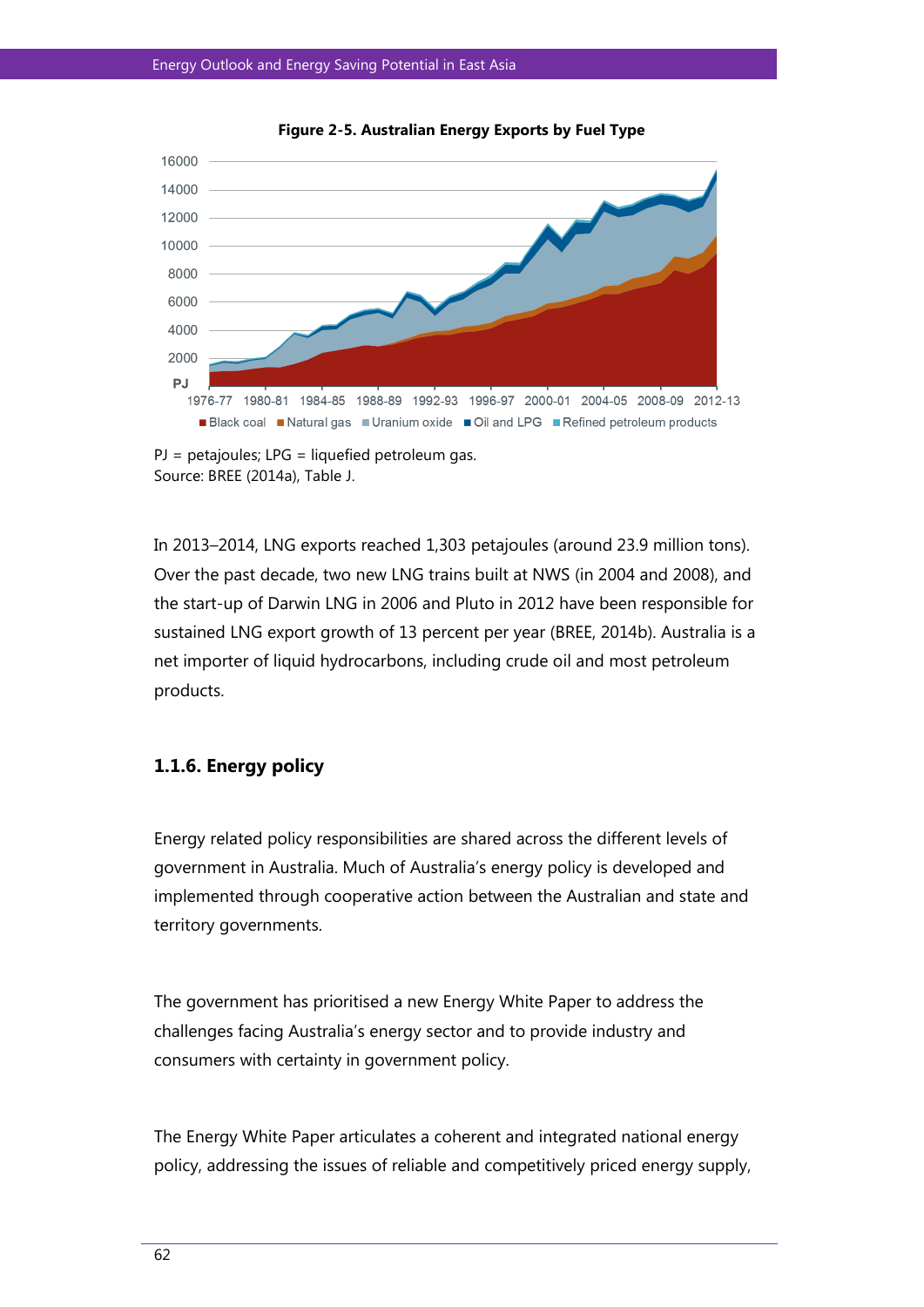streamlining regulation, and driving a commercially driven energy market that provides transparent prices and investment signals across all sources of energy and proven energy technologies.

Further information is available on the Energy White Paper website: [www.ewp.industry.gov.au](http://www.ewp.industry.gov.au/) 

### **1.1.7. Renewable energy target**

The RET aims to advance the development and employment of renewable energy resources over the medium term and to assist in moving Australia to a lowercarbon economy. The RET legislation requires that the scheme is reviewed every 2 years.

From 1 January 2011, the RET has operated as two parts:

- 1. Large-scale Renewable Energy Target (LRET), and
- 2. Small-scale Renewable Energy Scheme (SRES).

The LRET encourages the deployment of large-scale renewable energy projects such as wind farms, whereas the SRES supports the installation of small-scale systems, including rooftop solar panels and solar water heaters. The LRET is set in annual gigawatt hour targets, rising to 41,000 GWh in 2020. The LRET target remains at 41,000 GWh from 2021 to 2030.

Small businesses and households are anticipated to provide more than the additional 4,000 gigawatt hours through the SRES. The Clean Energy Regulator (CER) oversees the RET. The LRET targets are presented in Table 2-1 (CER, 2014).

In *E4cast*, the RET is modelled as a constraint on electricity generation – renewable energy must be greater than or equal to the interim target in any given year.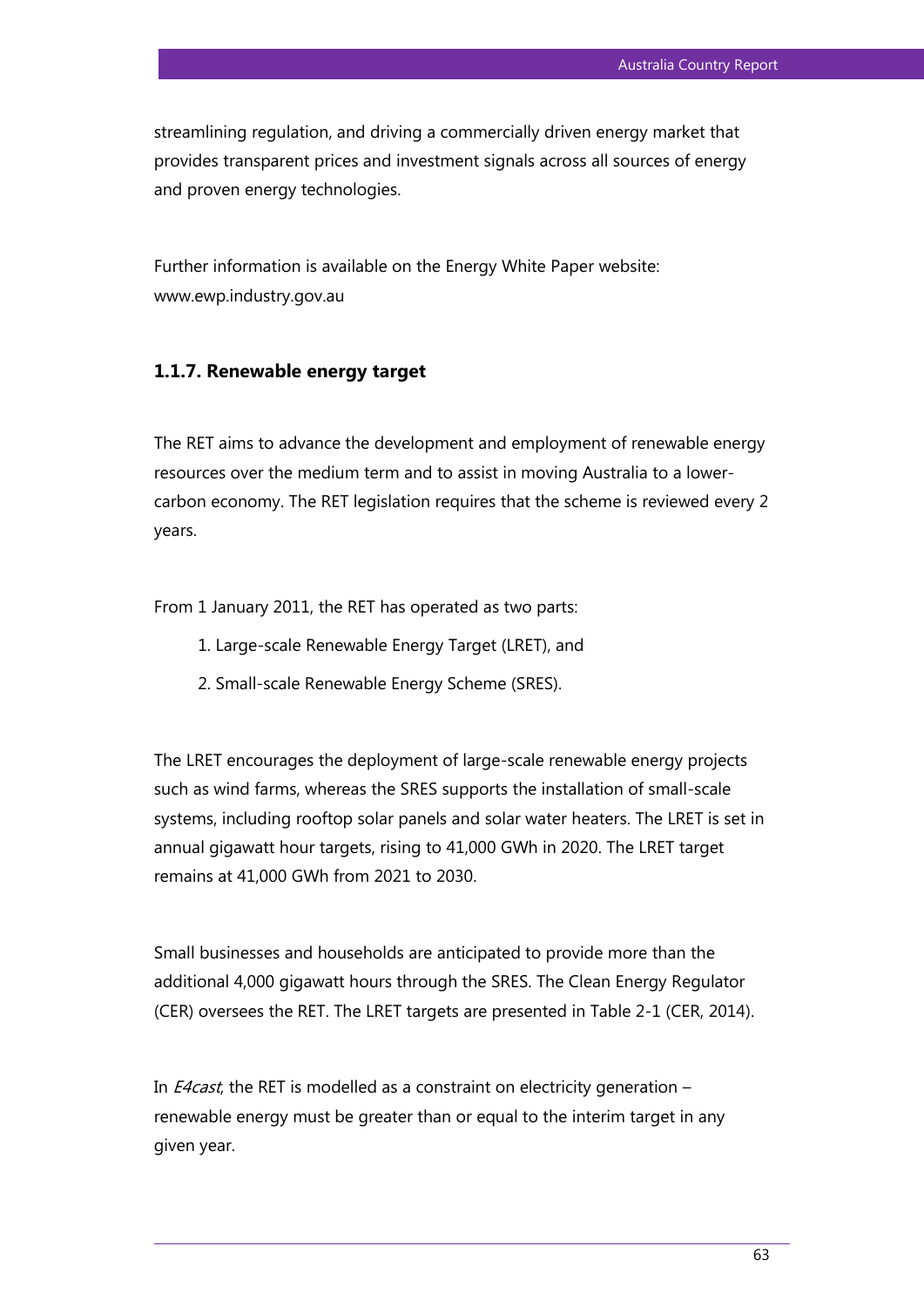|                               | ັ                  | ັ          |
|-------------------------------|--------------------|------------|
|                               | <b>Year ending</b> | <b>TWh</b> |
|                               | 2014               | 16.9       |
|                               | 2015               | 18.8       |
|                               | 2016               | 21.4       |
|                               | 2017               | 26.1       |
|                               | 2018               | 30.6       |
|                               | 2019               | 35.3       |
|                               | 2020 and onwards   | 41.0       |
| $\mathbf{r}$ and $\mathbf{r}$ | .<br>$\sim$        |            |

| Table 2-1. LRET Renewable Electricity Generation Target |  |  |
|---------------------------------------------------------|--|--|
| (excluding existing renewable generation)               |  |  |

TWh = terawatt-hour.

Source: CER (2014).

In the model, the large-scale grid renewable generation is modelled by a subsidy to renewables that is funded by a charge on non-renewable generators. This is endogenously modelled so that total renewable generation meets the target.

The RET includes compulsory targets, such as 41 TWh LRET by 2020 that is maintained to 2030, and 15 TWh existing renewable generation below baseline. Thus, the compulsory RET target equates to a total of 56 TWh renewable electricity generation from large grid-based plants.

In *E4cast*, only grid generation is modelled (excluding rooftop solar, or non-grid small generation plants).

## **1.1.8. Energy efficiency**

Over the last 2 decades there has been a significant coordinated effort between Australian Commonwealth and state and territory governments to ensure that energy efficiency opportunities are recognised and realised. In particular, governments have sought to act where market failures have limited the take up of cost-effective energy efficiency activities. In 2009, Australian governments entered into a partnership agreement and developed a National Strategy on Energy Efficiency to accelerate energy efficiency efforts.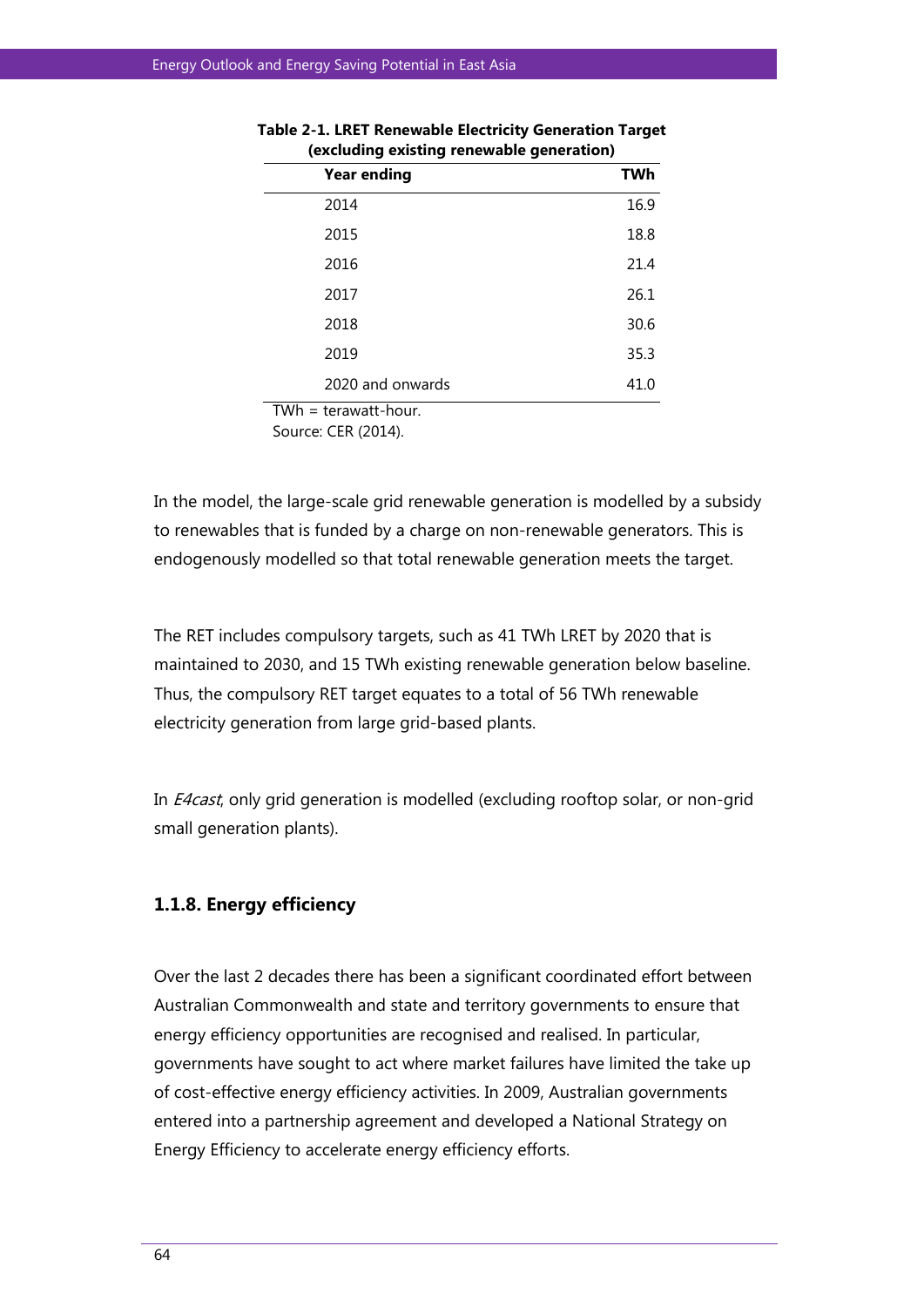These activities – in particular, improved efficiency of refrigeration, air conditioning and electronics, minimum performance standards for a range of common household appliances, and energy efficiency requirements in the Building Code – are beginning to show up in Australia's energy use trends. Together with the growth in rooftop solar PV and a decline in some energy intensive industries, improved energy efficiency has reduced demand in the national electricity market, although this trend may be reversing since the repeal of the carbon price (Sadler, 2014). Moreover, energy efficiency measures can also reduce the need for costly upgrades to electricity infrastructure, if they are targeted at reducing peak demand.

## **2. Key Assumptions**

A number of economic drivers will shape the Australian energy sector over the next 2 decades. These include

- Population growth,
- Economic growth,
- Energy prices,
- Electricity generation technologies,
- End-use energy technologies, and
- Government policies.

The assumptions relating to these key drivers are presented below.

## **2.1. Population Growth**

Population growth affects the size and pattern of energy demand. Projections for the Australian population are taken from the Australian Bureau of Statistics publication (ABS, 2013) and are presented in Table 2-2.

#### **2.2. Economic Growth**

Sector-level energy demand within *E4cast* is primarily determined by the value of the 'activity' variable used in each sector's fuel demand equation, along with fuel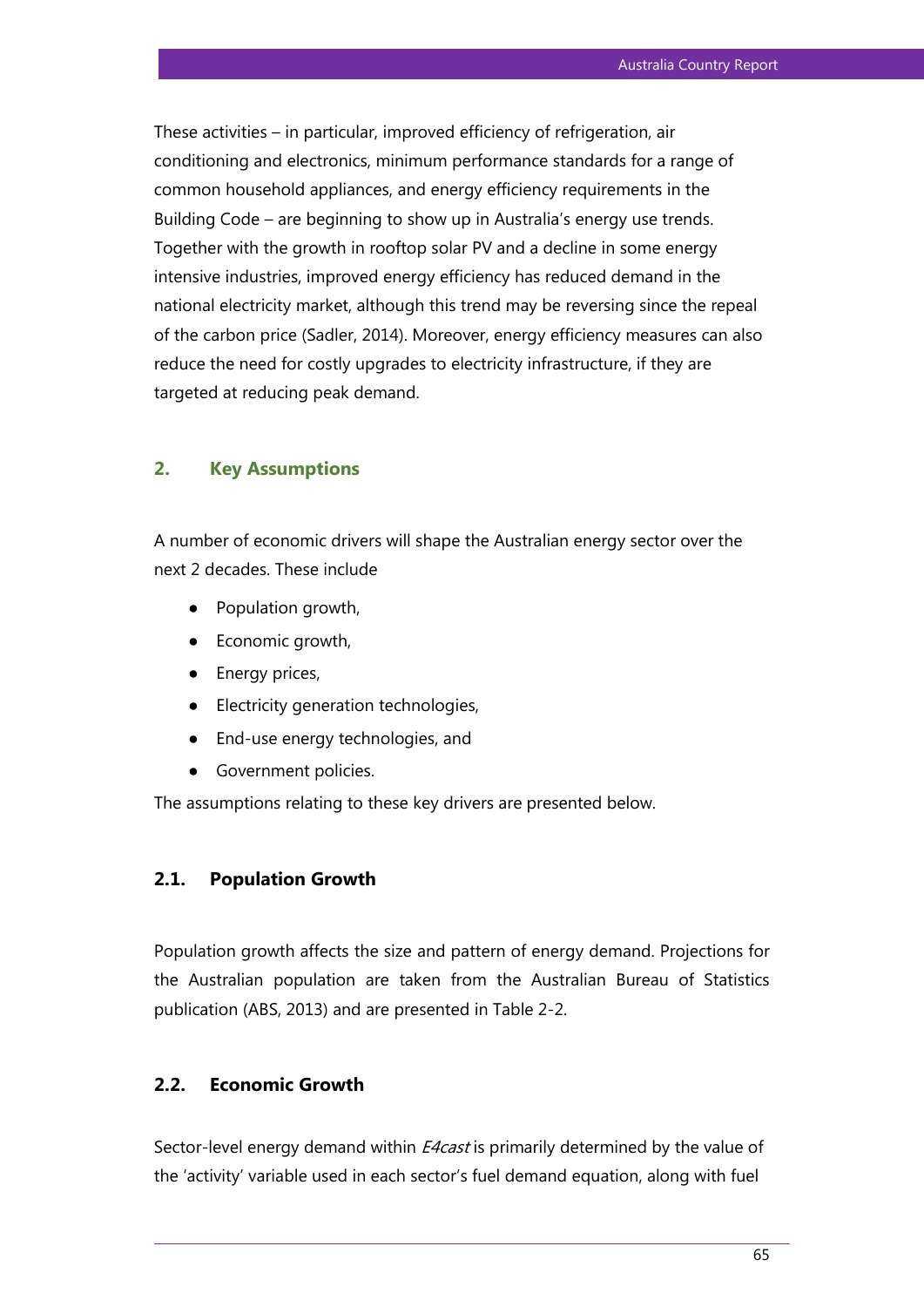prices; that is, direct and cross price, and income elasticities, as well as energy efficiency improvements.

| <b>Population Millions</b> |
|----------------------------|
| 23.94                      |
| 26.03                      |
| 30.11                      |
| 33.92                      |
| 37.59                      |
|                            |

**Table 2-2. Australian Population Assumptions** 

Source: ABS (2013).

Since *E4cast* is a bottom-up model, the activity variable used for all non-energyintensive sectors is gross state product (GSP), which represents income or business activity at the state level. However, for energy-intensive industries (aluminium, other basic nonferrous metals, and iron and steel manufacturing) projected industry output is considered as a more relevant indicator of activity than GSP because of the lumpy nature of investment.

The long-term projections of the GDP and GSP assumptions (Table 2-3) are provided by the Australian Treasury.

| Annual Growth Rate 2014-15 to 2049-50 | %       |
|---------------------------------------|---------|
| New South Wales                       | 2.6     |
| Victoria                              | 2.5     |
| Queensland                            | 3.2     |
| South Australia                       | $1.5\,$ |
| Western Australia                     | 3.3     |
| Tasmania                              | 1.8     |
| Northern Territory                    | 2.6     |
| Australia                             | 2.7     |

**Table 2-3. Australian Economic Growth, by Region** 

Source: Australian Treasury provided assumptions on GSP and gross domestic product (GDP).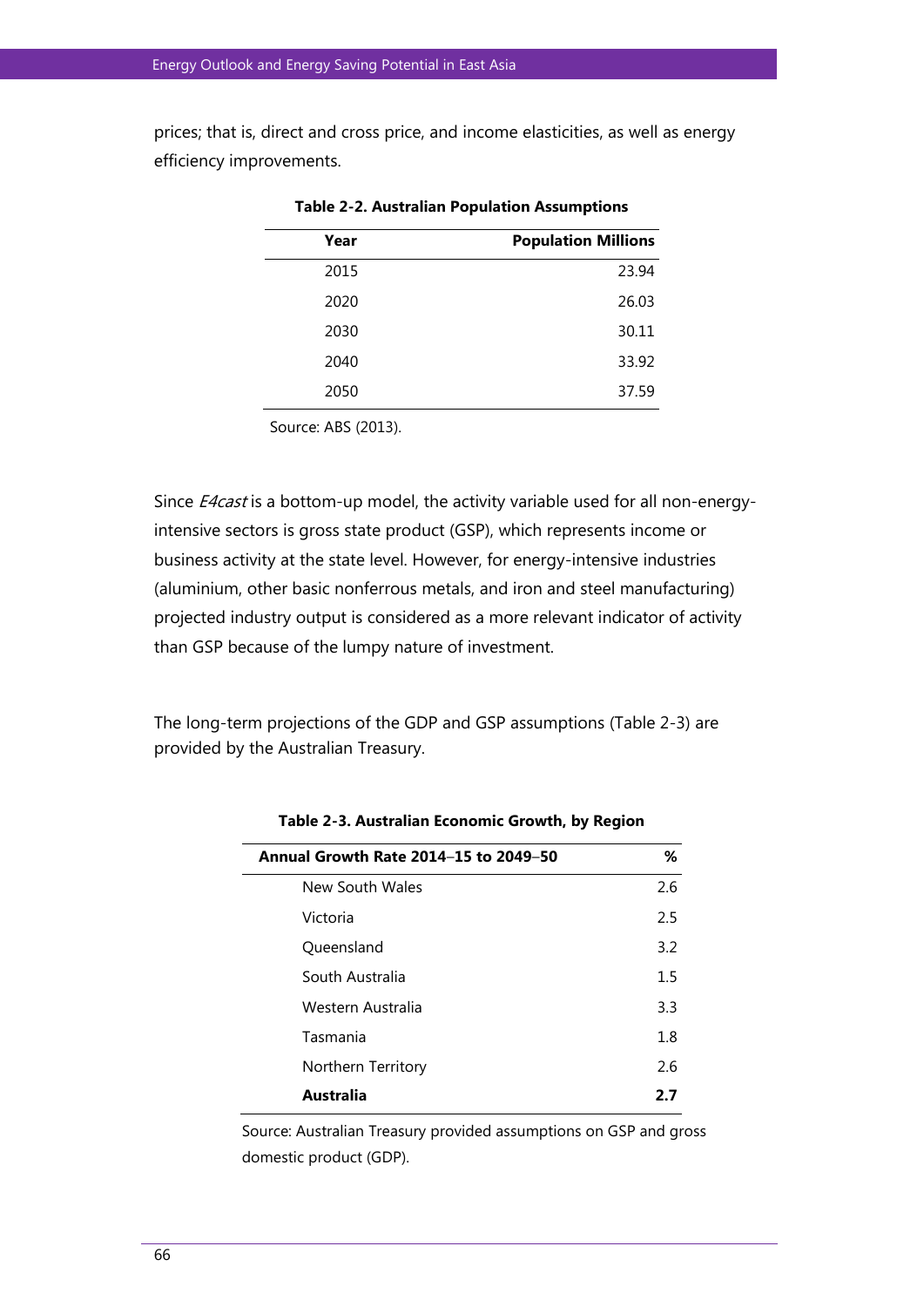## **2.3. Real Energy Prices**

Domestic fuel costs, such as gas, black and brown coal, biomass, and biogas, are based on the fuel price projections to 2050 used in Syed (2013).

## **2.4. Electricity Generation Technologies**

The Australian Energy Technology Assessment (AETA) provides insights on 40 market-ready and prospective electricity generation technologies in Australia (Syed, 2013). AETA provides latest levelised cost of energy (LCOE) estimates and projections to 2050. Although other similar cost estimates have been conducted internationally, these studies are not directly applicable to Australian conditions due to differences in domestic costs (e.g. labour), differences in the quality of domestic energy resources, technology performance, and other local conditions. The LCOE estimates provided in Syed 2012, and 2013 were used in the present projections.

#### **2.5. Government Policies**

The key policies that have been modelled explicitly in *E4cast* included the repeal of carbon tax and the Minerals Resource Rent. Noting that government policy is to introduce the direct action plan to mitigate carbon emissions, there is no direct or indirect pricing of carbon emissions in the projections. The existing RET has been retained. Direct action plan was not modelled directly given the capacity of the model.

#### **3. Energy Projection Results in Alternative Policy Scenarios**

Australian energy projections in the Alternative Policy Scenarios (APS) for 2015– 2050 on energy consumption, electricity generation, and production are provided in Tables 2-4 to 2-8 below.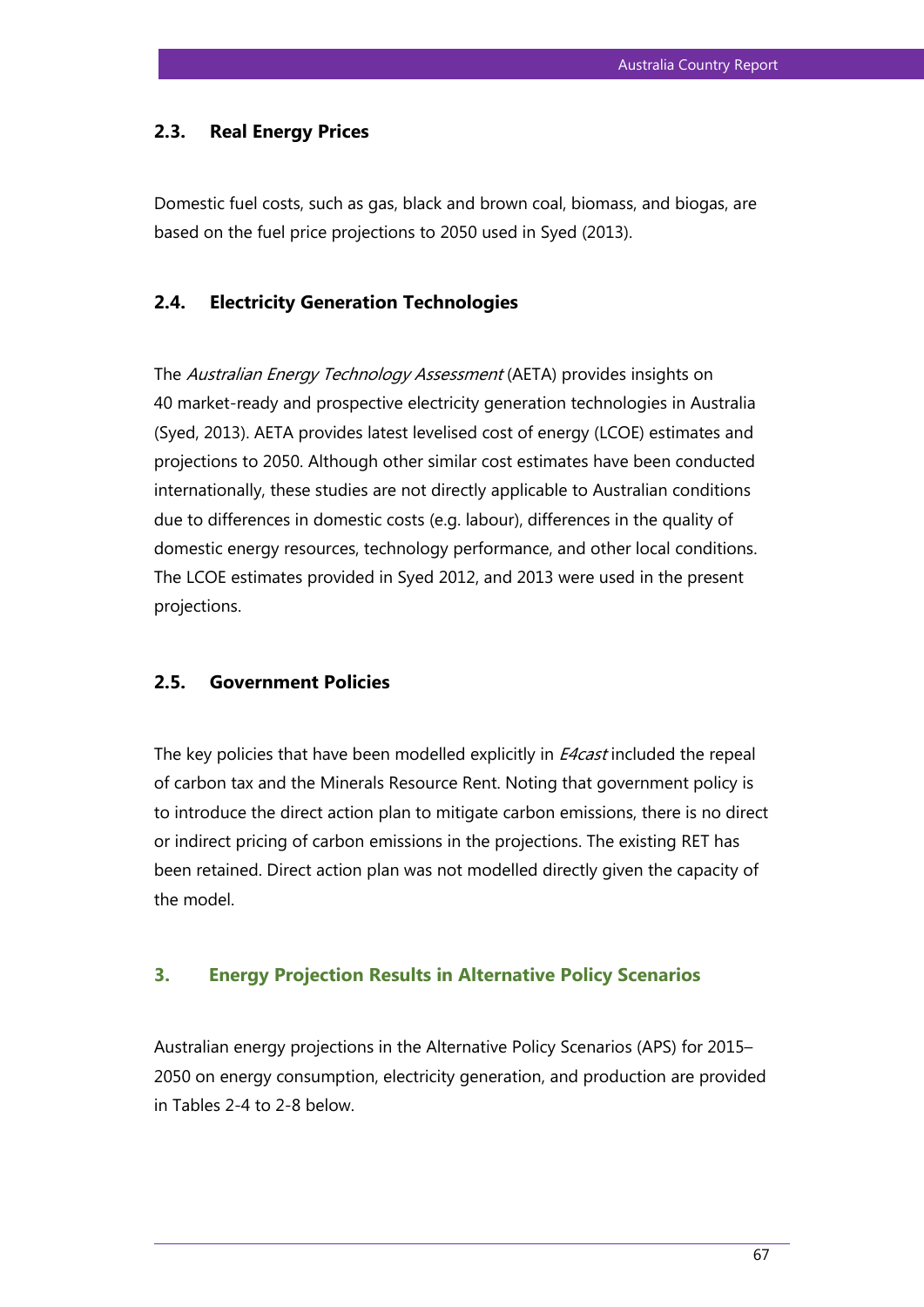## **3.1. Energy Consumption**

Total primary energy supply is projected to grow by nearly 42 percent (or 1 percent per year) over the projection period (Table 4). This compares with average annual growth in primary energy supply in Australia of 1.5 percent per year from 2001–2002 to 2011–2012.

Coal and gas will continue to supply Australia's energy needs, although their share in the energy mix is expected to decline. The use of gas (conventional and unconventional natural gas) in industries is expected to grow over the outlook period, with projected falls in gas-fired electricity generation offset by growth in the consumption of gas in LNG production.

Renewable energy consumption is projected to increase moderately at a rate of 0.9 percent per year over the projection period. The growth in renewable energy is mainly driven by strong growth in wind and solar energy, at 2 and 1.7 percent, respectively.

The higher growth rates in energy consumption projected for Queensland, Northern Territory, and Western Australia, compared with other states, are underpinned by higher gross state product assumptions, combined with the high share of mining in economic output and the significant projected expansion of the gas sector, in particular LNG.

The electricity generation sector and the transport sector are expected to remain the two main users of primary energy over the outlook period.

The mining sector accounts for 8.7 percent of primary energy supply in 2014– 2015 and is projected to have the highest energy consumption growth rate over the outlook period. This reflects the expected ongoing moderate global demand for energy and mineral commodities and the large number of mineral and energy projects (including LNG and coal seam gas) assumed to come on stream over the next few years.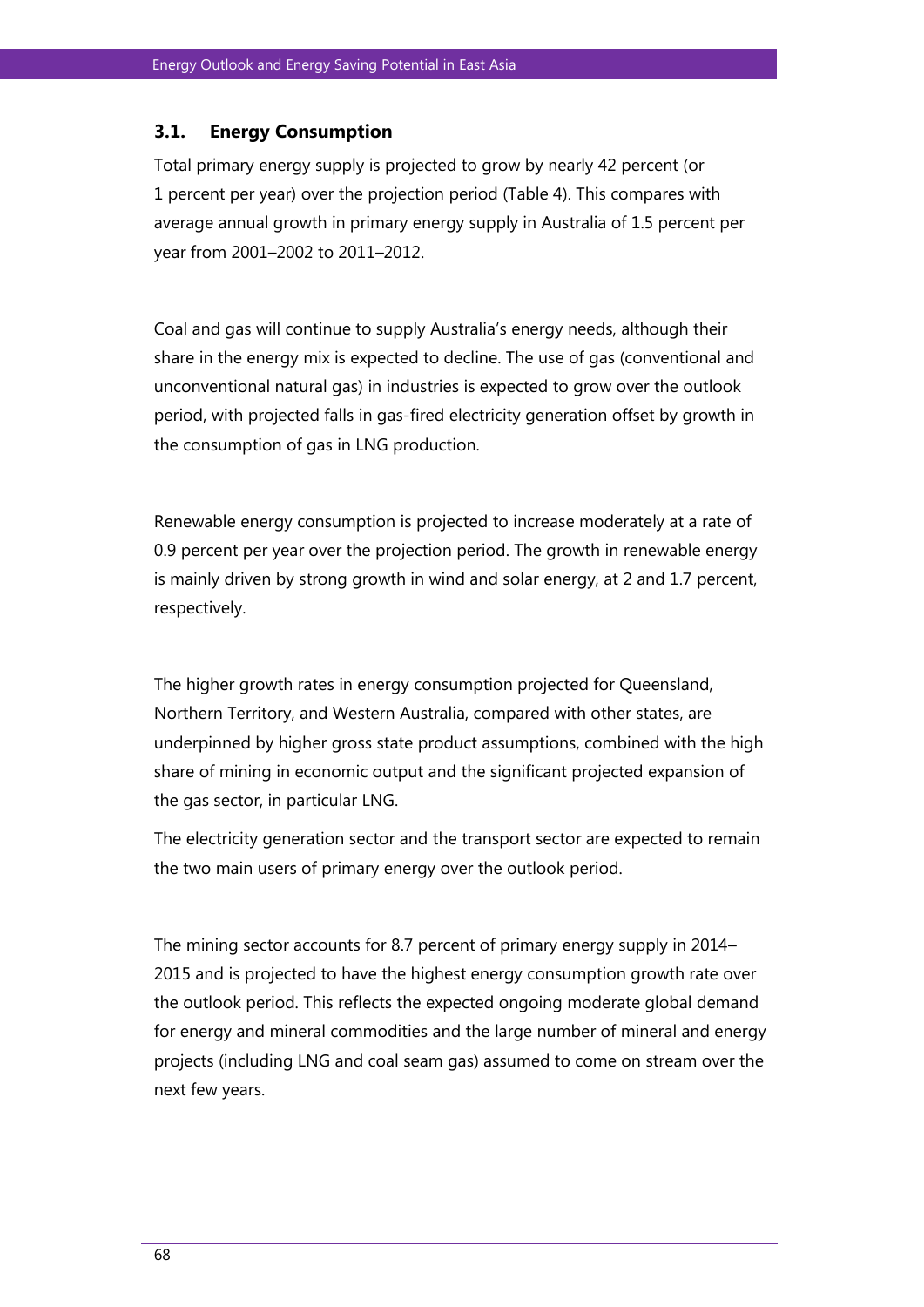Oil consumption in the transport sector is expected to grow steadily over the projection period at an average rate of 1.3 percent per year, driven largely by economic growth. Within the transport sector, road transport is the largest contributor to energy consumption. Energy use in the road transport sector is projected to grow by 0.65 percent per year on average over the period to 2049– 2050.

|                   | $2014-$<br>15<br>(PJ) | $2034 - 35$<br>(PJ) | 2049-50<br>(PJ) | % share<br>2014-15 | % share<br>2049-50 | <b>Average</b><br>Annual<br>Growth<br>2014-15 to<br>2049-50 |
|-------------------|-----------------------|---------------------|-----------------|--------------------|--------------------|-------------------------------------------------------------|
| Non-renewables    | 5,675                 | 7,220               | 8,078           | 94                 | 95                 | 1.0                                                         |
| Coal              | 1,635                 | 1,871               | 1,945           | 27                 | 23                 | 0.5                                                         |
| black coal        | 1,171                 | 1,407               | 1,436           | 19                 | 17                 | 0.6                                                         |
| brown coal        | 464                   | 464                 | 509             | 8                  | 6                  | 0.3                                                         |
| Oil               | 2,431                 | 3,304               | 3,879           | 40                 | 45                 | 1.3                                                         |
| Gas               | 1,610                 | 2,045               | 2,253           | 27                 | 26                 | 1.0                                                         |
| <b>Renewables</b> | 341                   | 441                 | 463             | 6                  | 5                  | 0.9                                                         |
| Hydro             | 68                    | 68                  | 66              | $\mathbf{1}$       | $\mathbf{1}$       | $-0.1$                                                      |
| Wind              | 59                    | 116                 | 118             | $\mathbf{1}$       | $\mathbf{1}$       | 2.0                                                         |
| Bioenergy         | 195                   | 220                 | 231             | 3                  | 3                  | 0.5                                                         |
| Solar             | 19                    | 23                  | 34              | <1                 | <1                 | 1.7                                                         |
| Geothermal        | $\mathbf 0$           | 14                  | 14              | $\overline{0}$     | <1                 |                                                             |
| Total a)          | 6,016                 | 7,661               | 8,541           | 100                | 100                | 1.0                                                         |

**Table 2-4. Primary Energy Supply, by Energy Type**

a) Numbers in the table may not add up to their totals due to rounding. Source: Author's calculation.

At the sectoral level, the main drivers of primary energy supply are the electricity generation sector, the transport sector, and the manufacturing sector. These sectors are projected to account for 64 percent of the increase in primary energy supply from 2014–2015 to 2049–2050 (Table 2-8).

The electricity generation sector accounted for the largest share (34 percent) of primary energy supply in 2014–2015. Total primary energy supply in the power generation sector is projected to grow at only 0.3 percent per year, to increase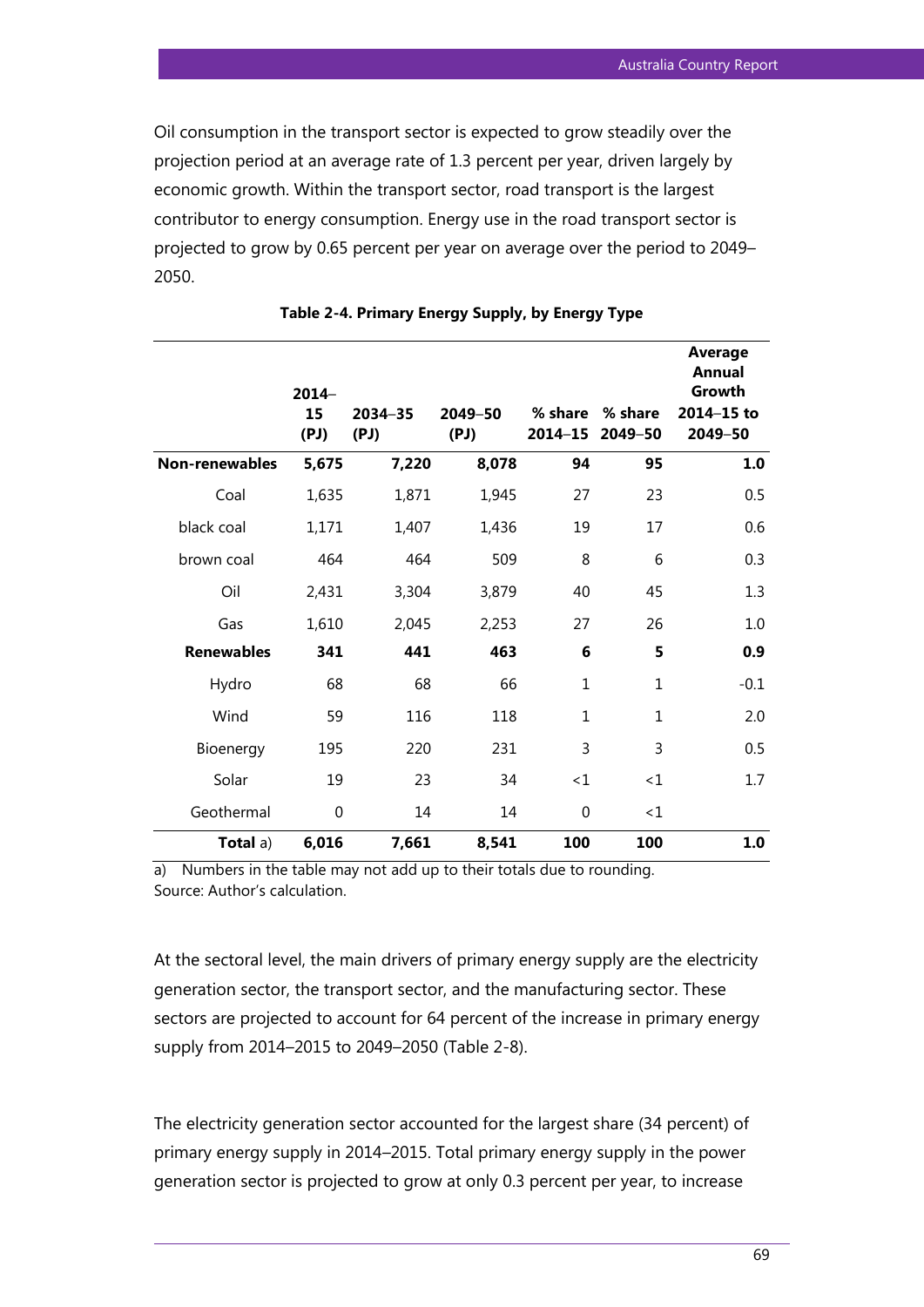from 2,054 petajoules in 2014–2015 to 2,278 petajoules in 2049–2050 (Table 2-8). Further details about the electricity generation sector projections are provided below.

| <b>Sector</b>               | $2014 - 15$<br>(PJ) | 2034-35<br>(PJ) | 2049-50<br>(PJ) | % share<br>$2014 - 15$ | % share<br>2049-50 | % Average<br>Annual<br>Growth<br>2014-15<br>to 2049-<br>50 |
|-----------------------------|---------------------|-----------------|-----------------|------------------------|--------------------|------------------------------------------------------------|
| Electricity                 |                     | 2,268           |                 | 34                     | 27                 |                                                            |
| generation                  | 2,054               |                 | 2,278           |                        |                    | 0.3                                                        |
| Agriculture                 | 103                 | 133             | 157             | $\overline{2}$         | 2                  | 1.2                                                        |
| Mining                      | 523                 | 1,051           | 1,211           | 9                      | 14                 | 2.4                                                        |
| Manufacturing               | 1,244               | 1,456           | 1,618           | 21                     | 19                 | 0.8                                                        |
| Transport                   | 1,752               | 2,325           | 2,723           | 29                     | 32                 | 1.3                                                        |
| Commercial<br>& Residential | 339                 | 427             | 554             | 6                      | 6                  | 1.4                                                        |
| Australia a)                | 6,016               | 7,661           | 8,541           | 100                    | 100                | 1.0                                                        |

**Table 2-5. Primary Energy Supply, by Sector** 

a) Numbers in the table may not add up to their totals due to rounding. Source: Author's calculation.

The transport sector (excluding electricity used in rail transport) is expected to account for 29 percent of primary energy supply in 2014–2015 and continues to rely heavily on oil. Consumption of oil and petroleum products in the transport sector is expected to grow steadily over the projection period at an average rate of 1.3 percent per year, driven largely by economic growth (Table 2.8). Also, the share of the transport sector in primary energy supply is projected to increase marginally from 29 percent to 32 percent over the period to 2049–2050. This effect is evident due to the slow growth in two main fuel-consuming sectors in the economy – electricity generation and manufacturing.

The manufacturing sector is the third largest user of primary energy in Australia, accounting for a share of 21 percent in 2014–2015. This sector covers a number of relatively energy-intensive sub-sectors such as petroleum refining, iron and steel, aluminium smelting, and minerals processing. Whereas energy consumption in the manufacturing sector is projected to increase at an average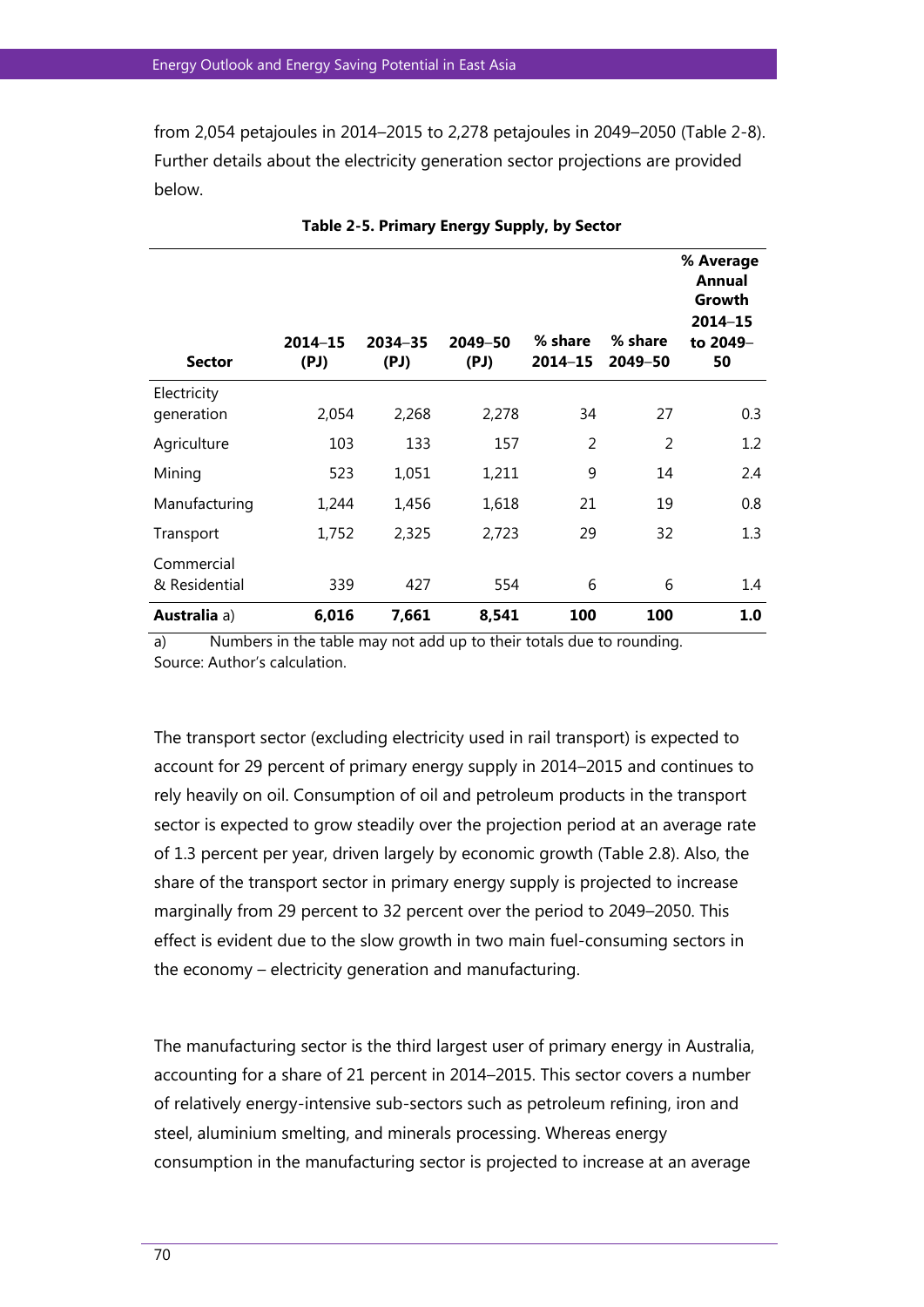annual rate of 0.8 percent over the outlook period, the share of the sector in total primary energy supply is expected to decline, which reflects a progressive structural shift toward less energy-intensive sectors.

The mining sector, which contributed only 9 percent of primary energy supply in 2014–2015, is projected to have the highest energy consumption growth rate (2.4 percent per year) over the outlook period. This reflects the continuation of global demand for energy and mineral commodities and the large number of mineral and energy projects (including LNG and coal seam gas) assumed to come on stream over the outlook period. The considerable volume of investment is a major driver of the expected expansion in the mining sector and the associated growth in primary energy supply. In 2049–2050, the sector is projected to account for 14 percent of Australian primary energy supply.

## **3.2. Electricity Generation**

• Gross electricity generation is projected to grow by nearly 30 percent (or 0.8 percent per year) from 255 TWh in 2014–2015 to 332 TWh in 2049–2050 (Table 2.6). Coal is expected to remain the dominant source of electricity generation. The share of coal in electricity generation is projected to remain broadly constant (64 percent in 2014–2015 and 65 percent in 2049–2050), growing at 0.8 percent per year.

• Due to the declining cost of renewable generation (mostly wind and solar) over the projection period, as shown in the latest Australian Energy Technology Assessment report (Syed, 2013), electricity production from renewables is expected to grow by 1.5 percent per year, with wind and solar growing at a rate of 2 percent and 3 percent, respectively, over the projection period. The share of renewables is expected to increase from 15.3 percent in 2014–15 to 22 percent in 2020, and then fall slightly, to 20.1 percent, by 2049–2050.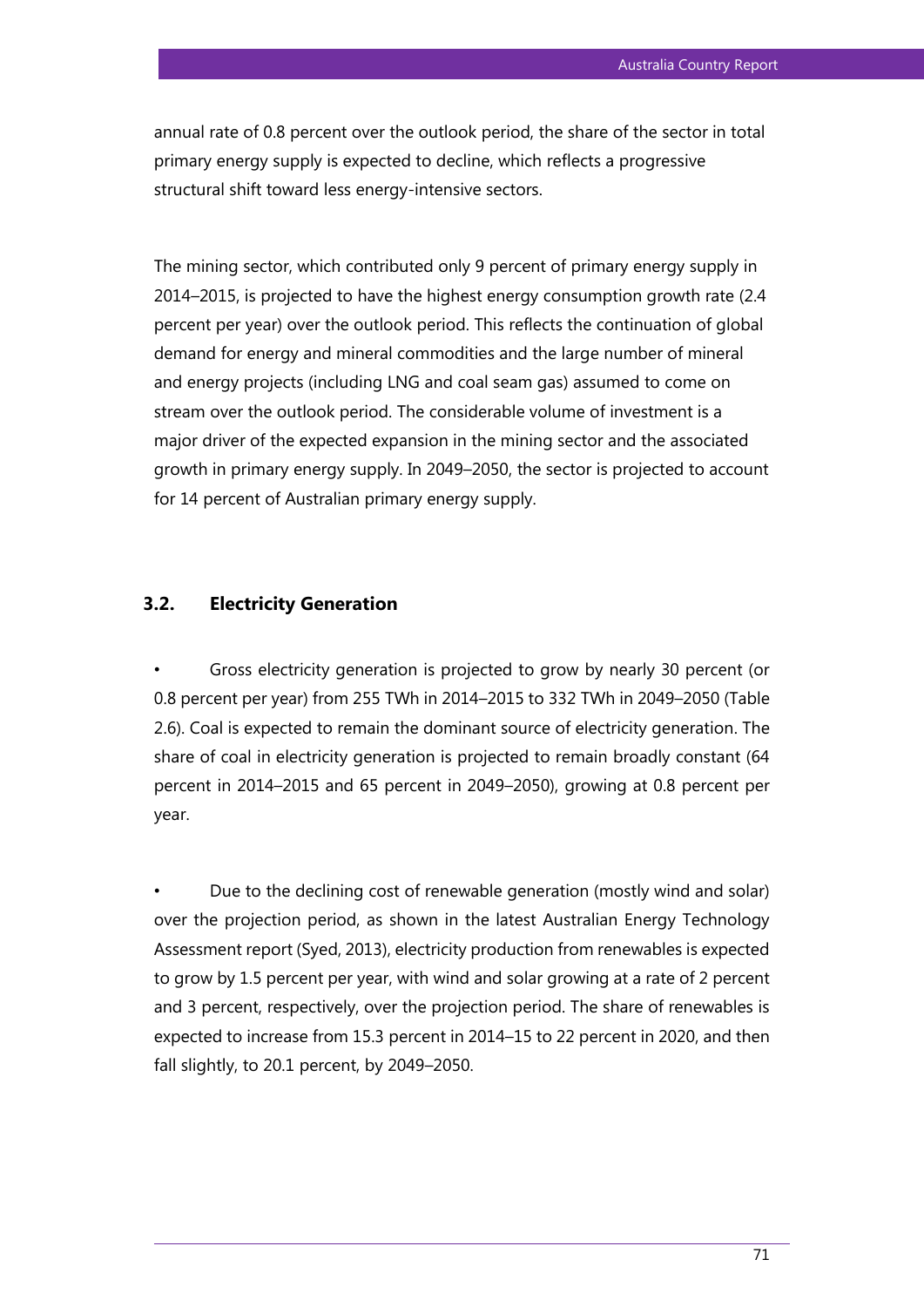| <b>Energy</b><br><b>Type</b> | $2014 - 15$    | 2034-35        | 2049-50        | %<br>share<br>$2014 - 15$ | %<br>share<br>2049-50 | %<br><b>Average</b><br><b>Annual</b><br>Growth<br>$2014 - 15$<br>to<br>2049-50 |
|------------------------------|----------------|----------------|----------------|---------------------------|-----------------------|--------------------------------------------------------------------------------|
| Non-<br>renewables           | 216            | 252            | 265            | 85                        | 80                    | 0.6                                                                            |
| Coal                         | 163            | 200            | 214            | 64                        | 65                    | 0.8                                                                            |
| black coal                   | 117            | 153            | 163            | 46                        | 49                    | 1.0                                                                            |
| brown coal                   | 47             | 47             | 51             | 18                        | 15                    | 0.3                                                                            |
| Gas                          | 50             | 49             | 48             | 19                        | 14                    | $-0.1$                                                                         |
| Oil                          | 3              | $\overline{3}$ | $\overline{3}$ | $\mathbf{1}$              | $\mathbf{1}$          | 0.0                                                                            |
| <b>Renewables</b>            | 39             | 63             | 67             | 15                        | 20                    | 1.5                                                                            |
| Hydro                        | 19             | 19             | 18             | 7                         | 6                     | $-0.1$                                                                         |
| Wind                         | 16             | 32             | 33             | 6                         | 10                    | 2.0                                                                            |
| Bioenergy                    | 2              | 5              | 6              | $\mathbf{1}$              | 2                     | 3.7                                                                            |
| Solar                        | $\overline{2}$ | 3              | 6              | $\mathbf{1}$              | 2                     | 3.0                                                                            |
| Geothermal                   | $\overline{0}$ | 4              | 4              | 0                         | $\mathbf{1}$          |                                                                                |
| Total a)                     | 255            | 315            | 332            | 100                       | 100                   | 0.8                                                                            |

|  | Table 2-6. Electricity Generation, by Energy Type (TWh) |  |  |
|--|---------------------------------------------------------|--|--|
|  |                                                         |  |  |

a) Numbers in the table may not add up to their totals due to rounding. Source: Author's calculation.

## **3.3. Final Energy Consumption, by Energy Type**

Total final energy consumption in Australia is projected to increase from 4,399 petajoules in 2014–2015 to 6,582 petajoules in 2049–2050, a rise of 50 percent over the projection period and an average annual rate of increase of 1.2 percent (Table 2-7).

This compares with an average annual growth rate of 1.7 percent in the 10 years to 2014–2015. Electricity is projected to continue to grow strongly to meet energy demand in end-use sectors. This will reduce the relative share of gas in final energy consumption by 2050, although the amount of gas consumption is projected to increase by 35 percent between 2014–2015 and 2049–2050.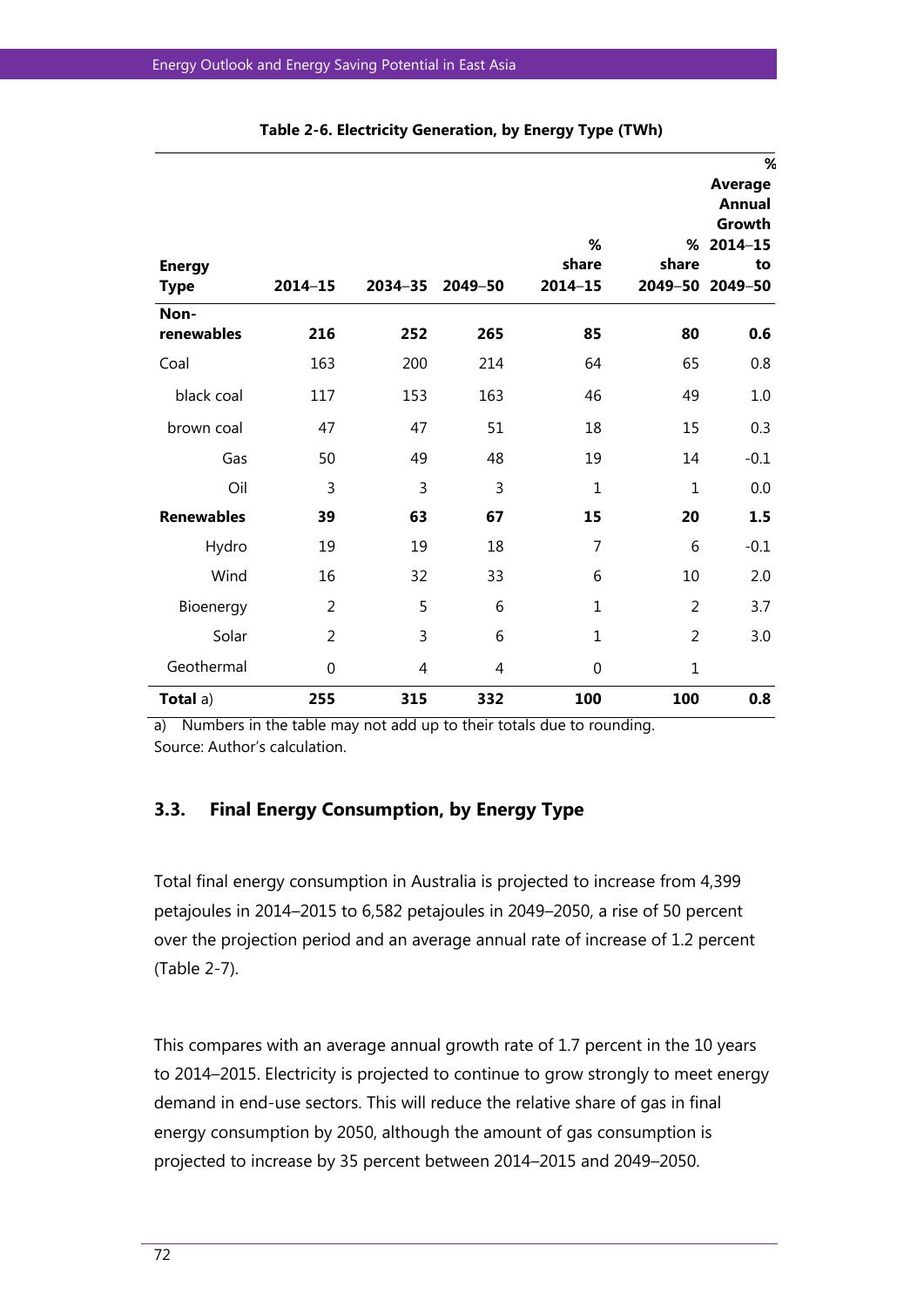Petroleum products are projected to see the fastest growth rate, with an average rate of 1.4 percent per year over the projection period.

Since the share of petroleum products in total final energy consumption increases from 53 percent to 57 percent from the beginning to the end of the outlook period, the shares of gas, electricity, and coal fall accordingly. The decline in the share of gas is predominantly due to rising prices to 2049–2050. The demand for petroleum products increases from growing mining and residential sectors. The consumption of renewables is projected to grow moderately, at a rate of 0.7 percent per year, in the absence of carbon pricing.

## **3.4. Energy Production and Trade**

Total production of non-uranium energy in Australia is projected to grow by 59 percent (or 1.3 percent per year) (Table 2.8) over the projection period, driven by strong growth in gas, to reach 27,567 petajoules in 2049–2050.

Although coal production is expected to continue to increase, with projected growth of 1.2 percent per year, its share in total energy production is expected to fall from 75 percent in 2014–2015 to 71 percent by the end of the projection period.

The production of gas (conventional and unconventional natural gas) is expected to grow at a rate of 2.5 percent per year over the projection period, and its share in total Australian energy production is forecast to increase from 18 percent to 27 percent from the beginning to the end of the projection period.

Australia's exports of energy are expected to grow over the projection period. In 2014–2015, the ratio of Australia's primary energy supply to energy production (excluding uranium) is estimated to be 35 percent. By 2049–2050, this ratio is projected to have fallen to 31 percent.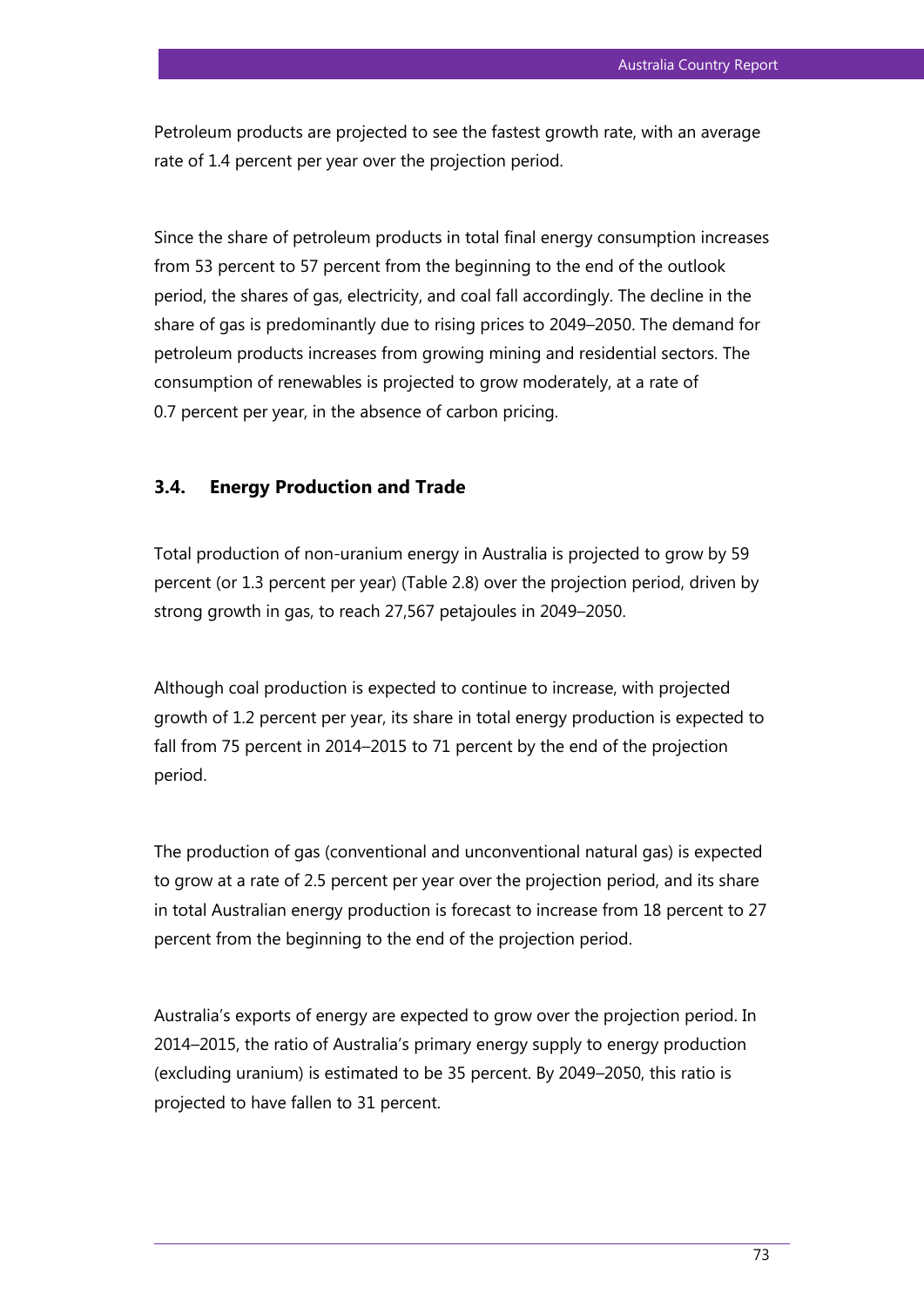| <b>Energy</b><br><b>Type</b> | 2014<br>$-15$ (PJ) | 2034<br>$-35$ (PJ) | 2049<br>$-50$ (PJ) | %<br>share<br>$2014 - 15$ | share<br>2049–50 | %<br><b>Average</b><br>Annual<br>Growth<br>$% 2014 - 15$<br>to 2049-<br>50 |
|------------------------------|--------------------|--------------------|--------------------|---------------------------|------------------|----------------------------------------------------------------------------|
| Coal                         | 119                | 139                | 152                | 3                         | $\overline{2}$   | 0.7                                                                        |
| Petroleum<br>products        | 2,312              | 3,169              | 3,734              | 53                        | 57               | 1.4                                                                        |
| Gas                          | 999                | 1,159              | 1,346              | 23                        | 20               | 0.9                                                                        |
| Renewables                   | 186                | 220                | 240                | 4                         | 4                | 0.7                                                                        |
| Electricity                  | 784                | 1,037              | 1,111              | 18                        | 17               | 1.0                                                                        |
| Total a)                     | 4,399              | 5,725              | 6,582              | 100                       | 100              | 1.2                                                                        |

#### **Table 2-7. Final Energy Consumption, by Energy Type**

a) Numbers in the table may not add up to their totals due to rounding. Source: Author's calculation.

Black coal, which includes both thermal and metallurgical coal, is projected to remain Australia's dominant energy export. The projected average annual growth rate of 1.2 percent is based on expectations that global demand for coal will continue to increase in the period to 2049–2050 as a result of increased demand for electricity and steel-making raw materials, particularly in emerging market economies in Asia.

LNG exports are also projected to increase significantly. By 2049–2050, LNG exports to the western market have the potential to reach 44 million tons (2,838 petajoules), which reflects an average annual growth rate over the projection period of 2.6 percent. LNG growth is higher in Eastern Gas Market and Northern Gas Market exports, at 6.7 and 4 percent per year, respectively, over the projection period. It may be noted that LNG exports are included as exogenous variables, using the data to 2020 from BREE's internal database. International Energy Agency (IEA) projections for growth in LNG supply in Australia are used (IEA, 2013) as well.

With declining oil production and limited prospects for an expansion of refinery capacity, coupled with recent refinery closures, Australia's net trade position for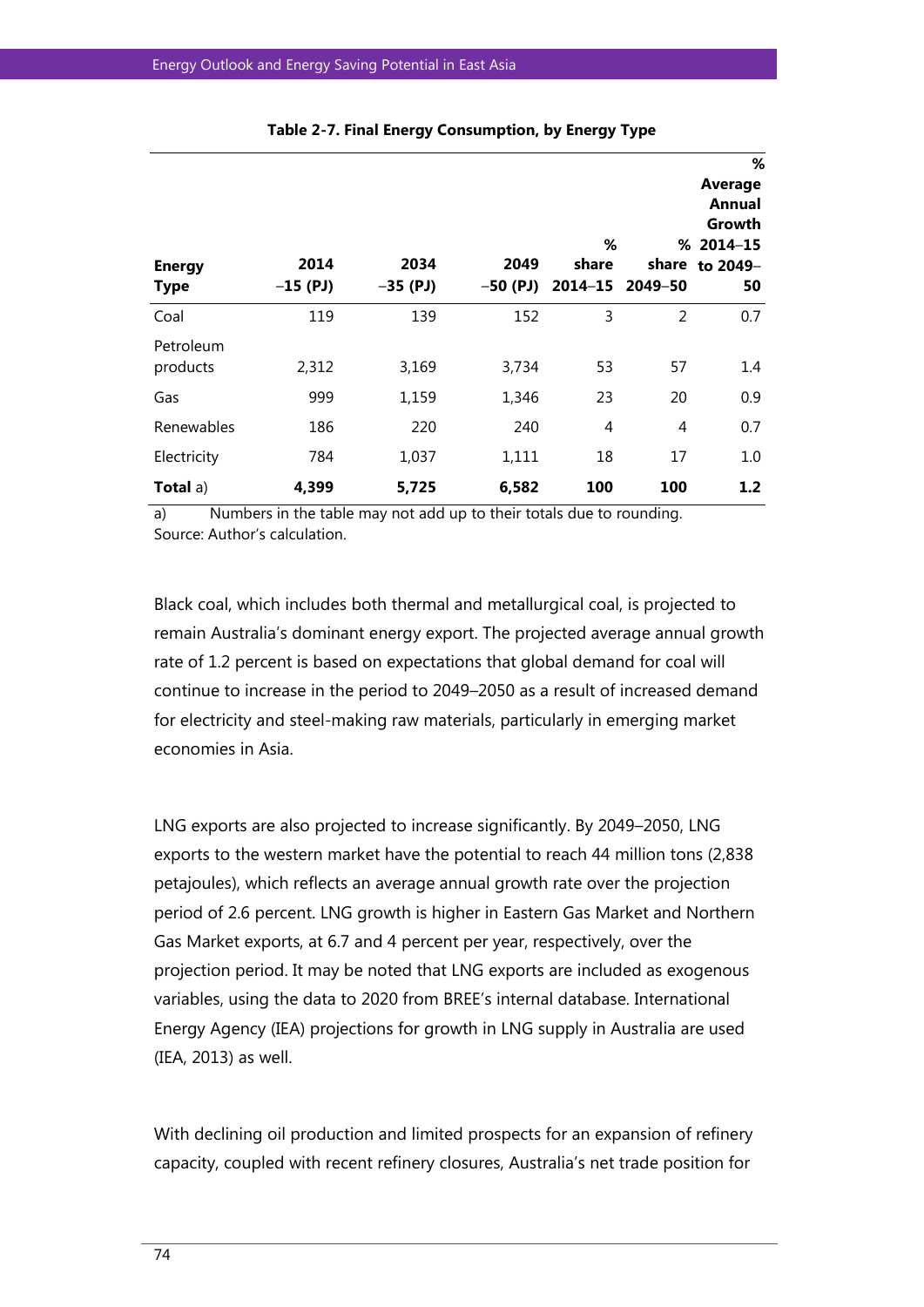crude oil and refined petroleum products is expected to deteriorate over the outlook period. Australia's net imports of liquid fuels are projected to increase by 2.4 percent per year on average.

The main sources of energy produced in Australia on an energy content basis are coal, uranium, and gas. With the exception of crude oil and refined petroleum products, Australia is a net exporter of energy commodities. In 2014–2015, production of coal is expected to be 13,021 petajoules, or 75 percent of total energy production (excluding uranium). In physical terms, total coal production is expected to be 570 million tons. Gas is expected to account for 18 percent of total energy production, followed by crude oil and condensate and naturally occurring LPG (5 percent) and renewables (hydroelectricity, wind energy, bioenergy, and solar energy) at 2 percent. Although Australia is a significant producer of uranium oxide, it is not included in the projections as it is not consumed as a fuel in Australia and, therefore, does not affect the domestic energy balance.

Total production of energy in Australia (excluding uranium) is projected to grow at an average rate of 1.3 percent per year to 2049–2050. At this rate, Australian production of energy is projected to increase by 59 percent to reach 27,567 petajoules in 2049–2050 (Table 2-8). Gas production is projected to increase from 3,109 petajoules (57 million tons) in 2014–2015 to 7,398 petajoules (136 million tons) in 2049–2050, or 27 percent of total energy production.

At the same time, the combined share of crude oil and naturally occurring LPG is projected to be around 1 percent of total energy production (at 265 petajoules) in 2049–2050. The share of coal in total energy production is projected to fall slightly, from 75 percent in 2014–2015 to 71 percent by 2049–2050.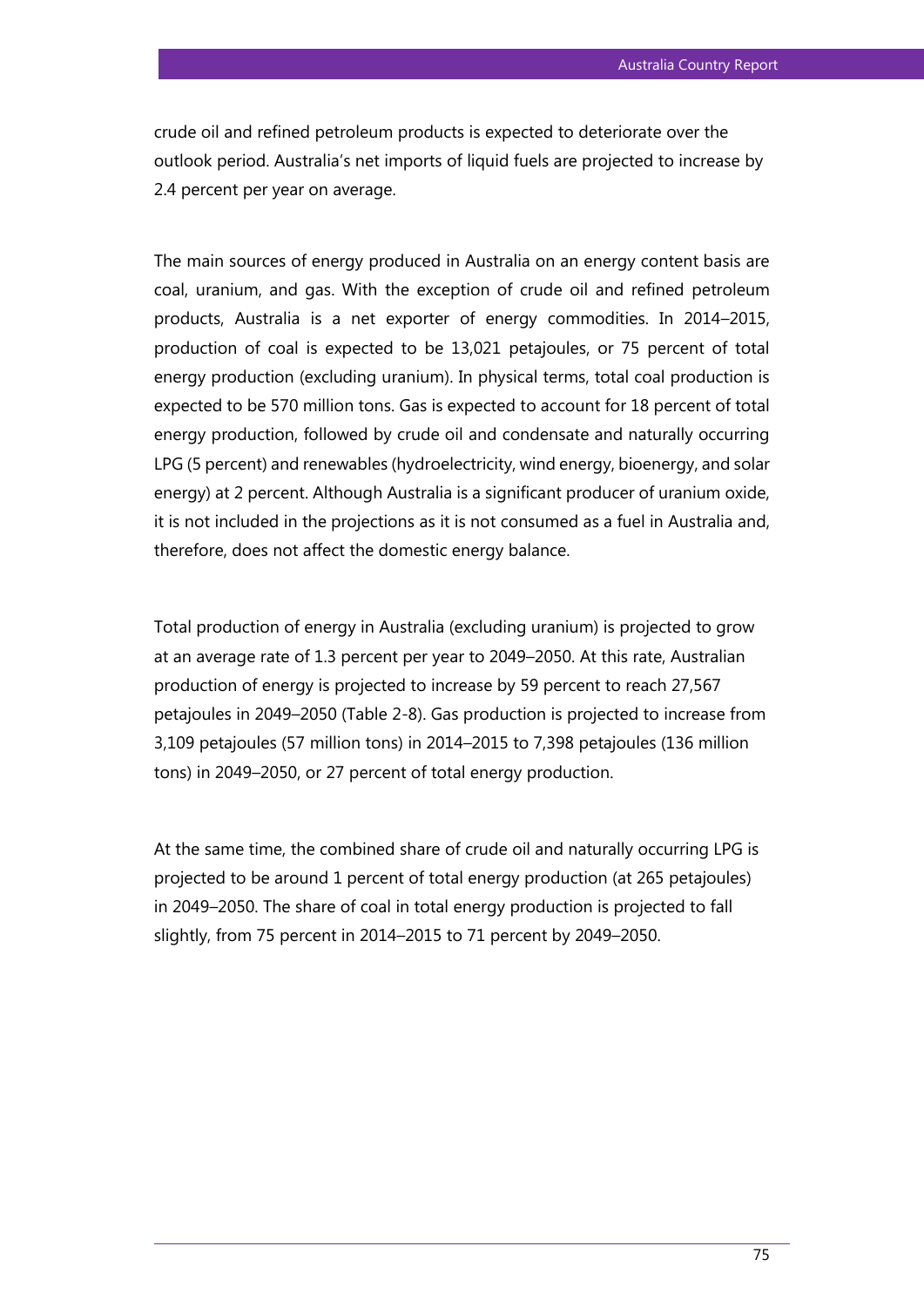|                   | $\overline{2}$<br>$014 - 15$<br>(PJ) | 203<br>$4 - 35$ (PJ) | 204<br>$9 - 50$ (PJ) | %<br>share<br>$2014 - 15$ | %<br>share<br>2049-50 | %<br>Average<br><b>Annual</b><br>Growth<br>$2014 - 15$<br>to 2049-<br>50 |
|-------------------|--------------------------------------|----------------------|----------------------|---------------------------|-----------------------|--------------------------------------------------------------------------|
| Non-              |                                      |                      |                      |                           |                       |                                                                          |
| renewables        | 17,009                               | 26,492               | 27,104               | 98                        | 98                    | 1.3                                                                      |
| Coal              | 13,021                               | 19,299               | 19,441               | 75                        | 71                    | 1.2                                                                      |
| black coal        | 12,557                               | 18,834               | 18,932               | 72                        | 69                    | 1.2                                                                      |
| brown coal        | 464                                  | 464                  | 509                  | 3                         | $\overline{2}$        | 0.3                                                                      |
| Oil               | 786                                  | 348                  | 161                  | 5                         | $\mathbf{1}$          | $-4.4$                                                                   |
| <b>LPG</b>        | 93                                   | 98                   | 104                  | $\mathbf{1}$              | $\mathbf 0$           | 0.3                                                                      |
| Gas               | 3109                                 | 6,748                | 7,398                | 18                        | 27                    | 2.5                                                                      |
| <b>Renewables</b> | 341                                  | 441                  | 463                  | $\overline{2}$            | $\overline{2}$        | 0.9                                                                      |
| Hydro             | 68                                   | 68                   | 66                   | $\mathbf 0$               | $\mathbf 0$           | $-0.1$                                                                   |
| Wind              | 59                                   | 116                  | 118                  | $\mathbf 0$               | $\boldsymbol{0}$      | 2.0                                                                      |
| Bioenergy         | 195                                  | 220                  | 231                  | $\mathbf{1}$              | $\mathbf{1}$          | 0.5                                                                      |
| Solar             | 19                                   | 23                   | 34                   | $\leq 1$                  | ~1~                   | 1.7                                                                      |
| Geothermal        | $\mathbf 0$                          | 14                   | 14                   | $\mathbf 0$               | ~1~                   |                                                                          |
| <b>Total</b>      | 17,350                               | 26,933               | 27,567               | 100                       | 100                   | 1.3                                                                      |

#### **Table 2.8. Energy Production, by Source**

Note: Numbers in the table may not add up to their totals due to rounding. Source: Author's calculation.

## **4. Conclusions**

The energy sector projections presented in this report are derived using the E4cast model. E4cast is a dynamic partial equilibrium model of the Australian energy sector. It is used to project energy consumption by fuel type, industry, and state and territory to 2050, on an annual basis.

The current projections show that Australian energy consumption will continue to grow over the next 40 years, albeit at a much lower rate than in the past 20 years. This is because of the substitution of renewables for fossil fuels in electricity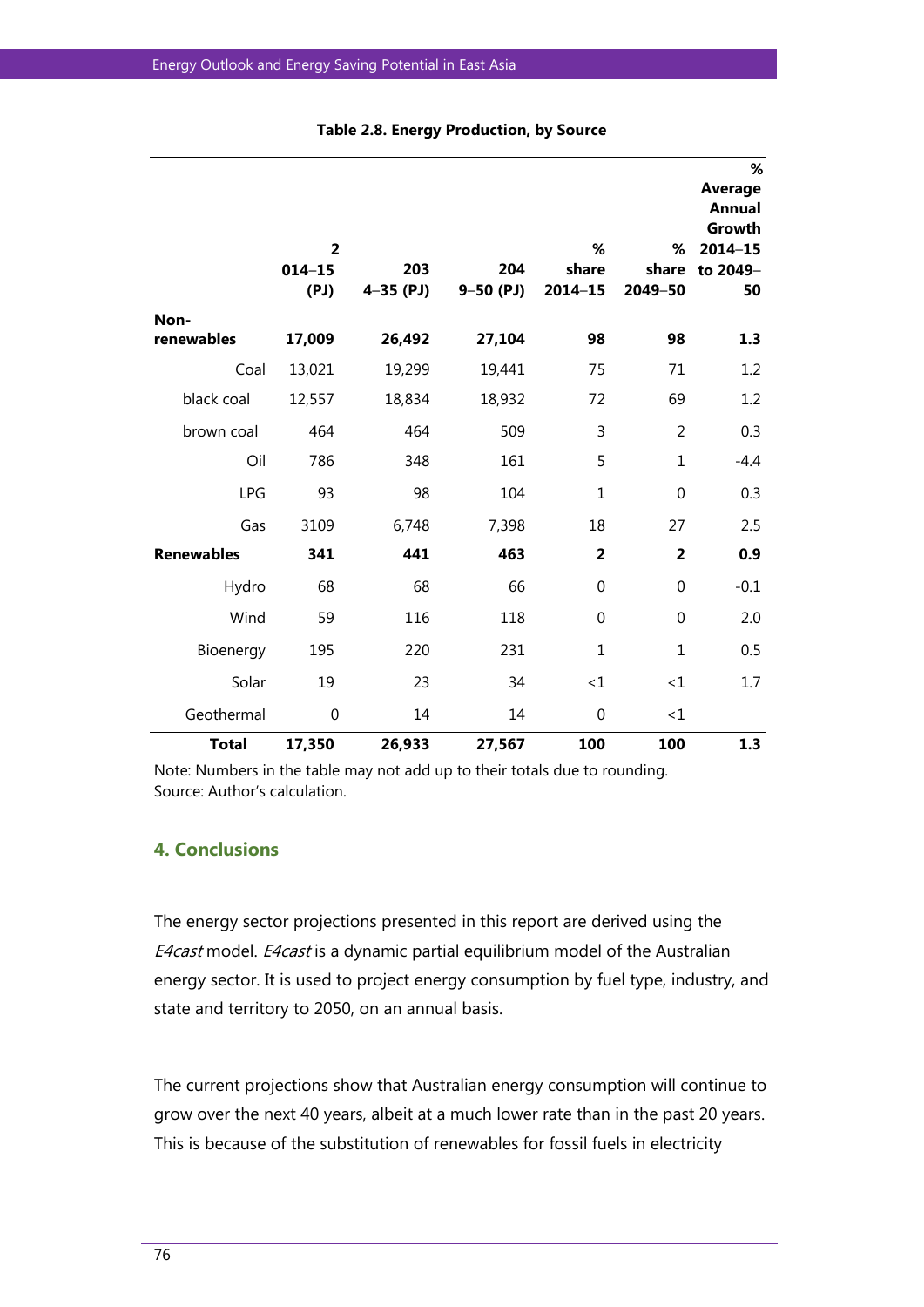generation – which require much less energy use to generate electricity – and because of expected energy efficiency improvements, and higher energy prices.

Gross electricity generation is projected to grow at a rate of 0.8 percent per year over the outlook period. This growth is dominated by coal-fired electricity generation. Coal and oil will continue to supply the bulk of Australia's energy needs, although their share in the energy mix is expected to decline. The use of gas (natural gas and coal seam gas) as final energy consumption in industries is expected to grow by 1 percent per year over the outlook period. This moderate growth is driven primarily by negative gas-fired electricity generation growth, but positive consumption of gas in LNG production. Black coal is projected to remain Australia's dominant energy export. LNG exports are also projected to increase significantly.

The share of renewable energy is projected to increase moderately at a rate of 0.9 percent per year over the projection period. The growth in renewable energy is mainly driven by strong growth in wind and solar energy. Transition to a low carbon economy will require long-term structural adjustment in the Australian energy sector. Although Australia has an abundance of energy resources, this transformation will need to be underpinned by significant investment in energy supply chains to allow for better integration of renewable energy sources and emerging technologies into our energy systems. It will be critical to ensure that the broader energy policy framework continues to support cost-effective investment in Australia's energy future, and timely adjustments to market settings in response to emerging pressures, and market developments.